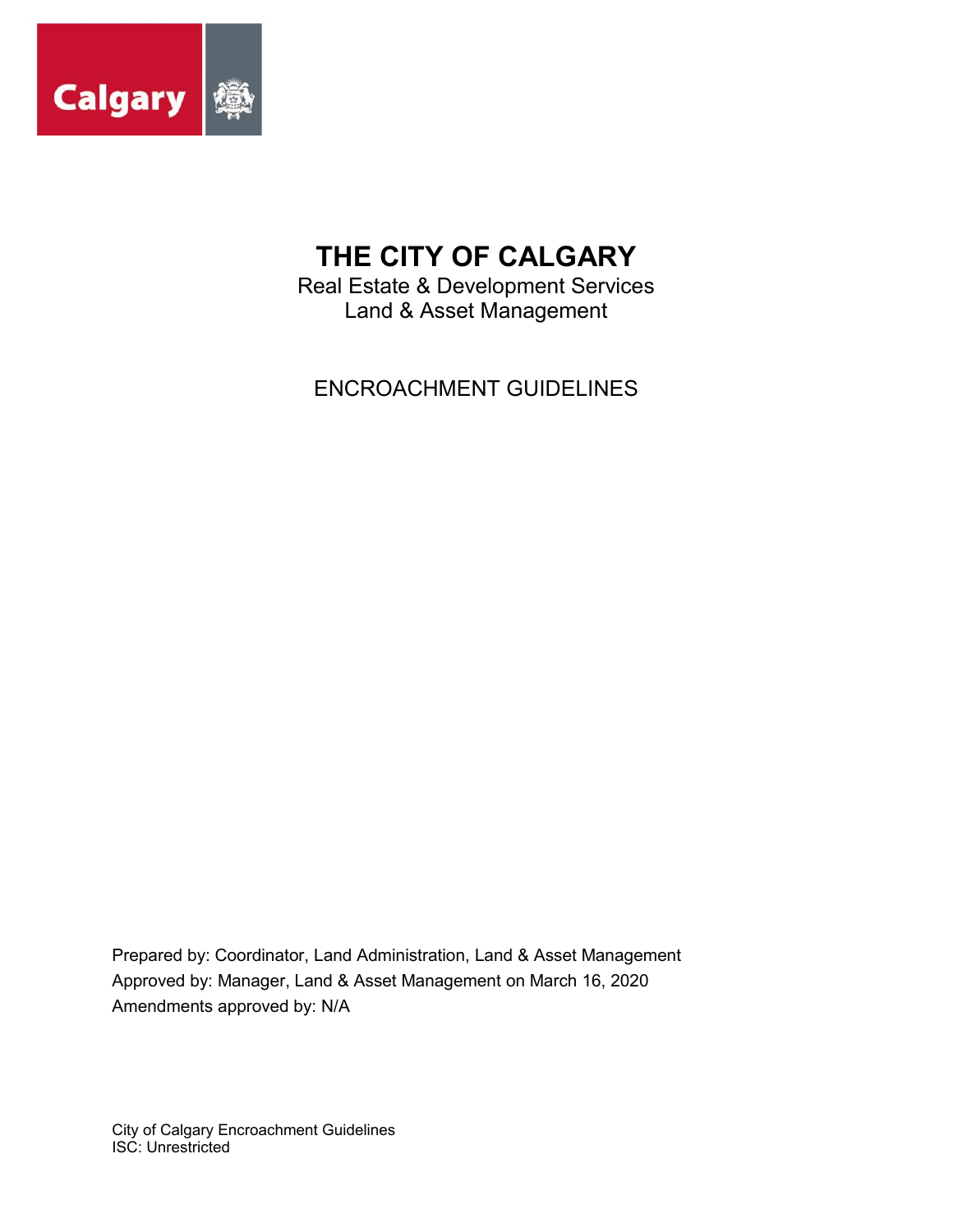## **TABLE OF CONTENTS**

| <b>Description</b>                              |                                                                                                        |                |
|-------------------------------------------------|--------------------------------------------------------------------------------------------------------|----------------|
| 1.0 Title                                       |                                                                                                        | $\overline{2}$ |
| 2.0 Scope                                       |                                                                                                        | $\overline{2}$ |
| 3.0 Purpose                                     |                                                                                                        |                |
| 4.0 Responsibilities                            |                                                                                                        |                |
|                                                 | 5.0 Encroachment Guidelines                                                                            |                |
| 5.1                                             | General                                                                                                | $3-6$          |
| 5.2                                             | Encroachments into City-owned land - Parks                                                             | 6              |
| 5.3                                             | Encroachments into City-owned land - Non-park land                                                     | $6 - 7$        |
| 5.4                                             | Encroachments into City streets                                                                        | $\overline{7}$ |
| 5.5                                             | Encroachments into City utility rights-of-way                                                          | $7 - 8$        |
| 5.6                                             | Encroachments into City overland drainage easements                                                    | 8              |
| 5.7                                             | Encroachments into City easements (excluding utility rights-of-way and<br>overland drainage easements) | 8              |
| 5.8                                             | Other encroachments                                                                                    | $8-9$          |
| 6.0 Application and Encroachment agreement Fees |                                                                                                        |                |
| 7.0 Enforcement                                 |                                                                                                        | $10 - 11$      |
| 8.0 Complaints                                  |                                                                                                        | $11 - 13$      |
| 9.0 Definitions                                 |                                                                                                        | $13 - 18$      |
| Schedule "A"                                    |                                                                                                        | 19-21          |
| Schedule "B"                                    |                                                                                                        | 22             |
| Schedule "C"                                    |                                                                                                        |                |
| Schedule "D"                                    |                                                                                                        |                |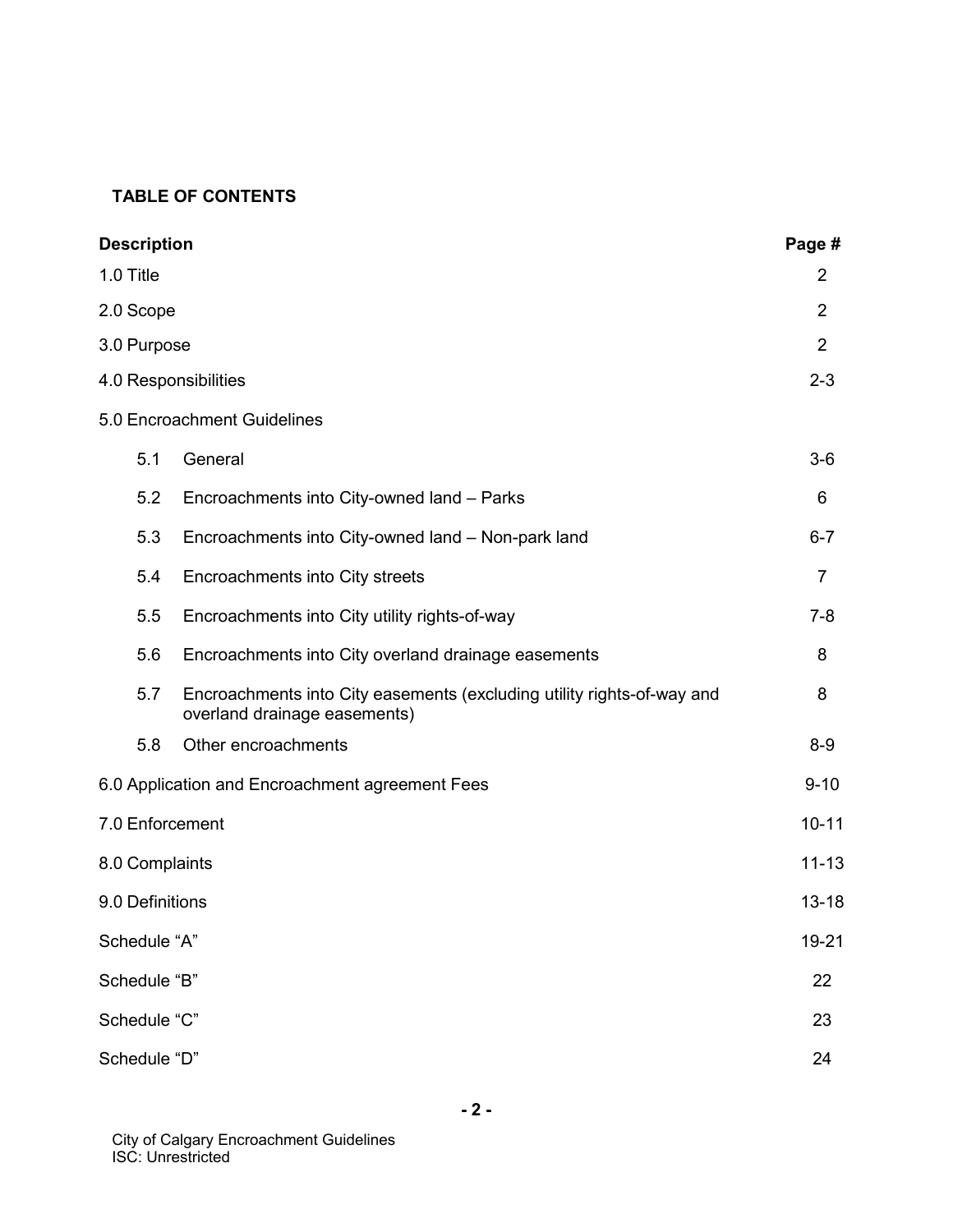### **1.0 Title**

1.1 These guidelines may be referred to as the "*Encroachment* Guidelines" or the "Guidelines".

#### **2.0 Scope**

- 2.1 These Guidelines apply to all *encroachment*s onto *City-owned land*, *street*s, and *easement*s.
- 2.2 *City-owned land*, *street*s, and *easement*s includes, among other things, boulevards, sidewalks, roads, bridges, alleyways, parkways, lanes, *utility rights-of-way*, *overland drainage easement*s and titled parcels of land owned by the *City* including, but not limited to, *park*s and *reserve land*.

### **3.0 Purpose**

- 3.1 The *City* recognizes the importance of assisting the public by effectively managing *encroachment*s into *City-owned land*, *street*s, and *easement*s.
- 3.2 The *City* understands the importance of providing a consistent and timely approach in processing applications for *encroachment agreement*s.
- 3.3 The *City* must ensure that *encroachment*s do not adversely affect the *City*'s or *utility provider*'s ability to access, maintain and provide safe and effective services to the citizens of Calgary.
- 3.4 The *City* must ensure that *encroachment*s do not restrict public access to and enjoyment of lands intended for public use, such as *City park*s.
- 3.5 These Guidelines and the Encroachment Bylaw will assist the public and enable the *City* to effectively manage *encroachment*s. They are intended to provide a consistent approach in processing applications, enforcing the Encroachment Bylaw and protecting and indemnifying the *City* wherever *encroachment*s have been identified.

#### **4.0 Responsibilities**

- 4.1 **Council:** 
	- (a) Receive, review, and consider for amendment, the Encroachment Bylaw and any recommended amendments thereto.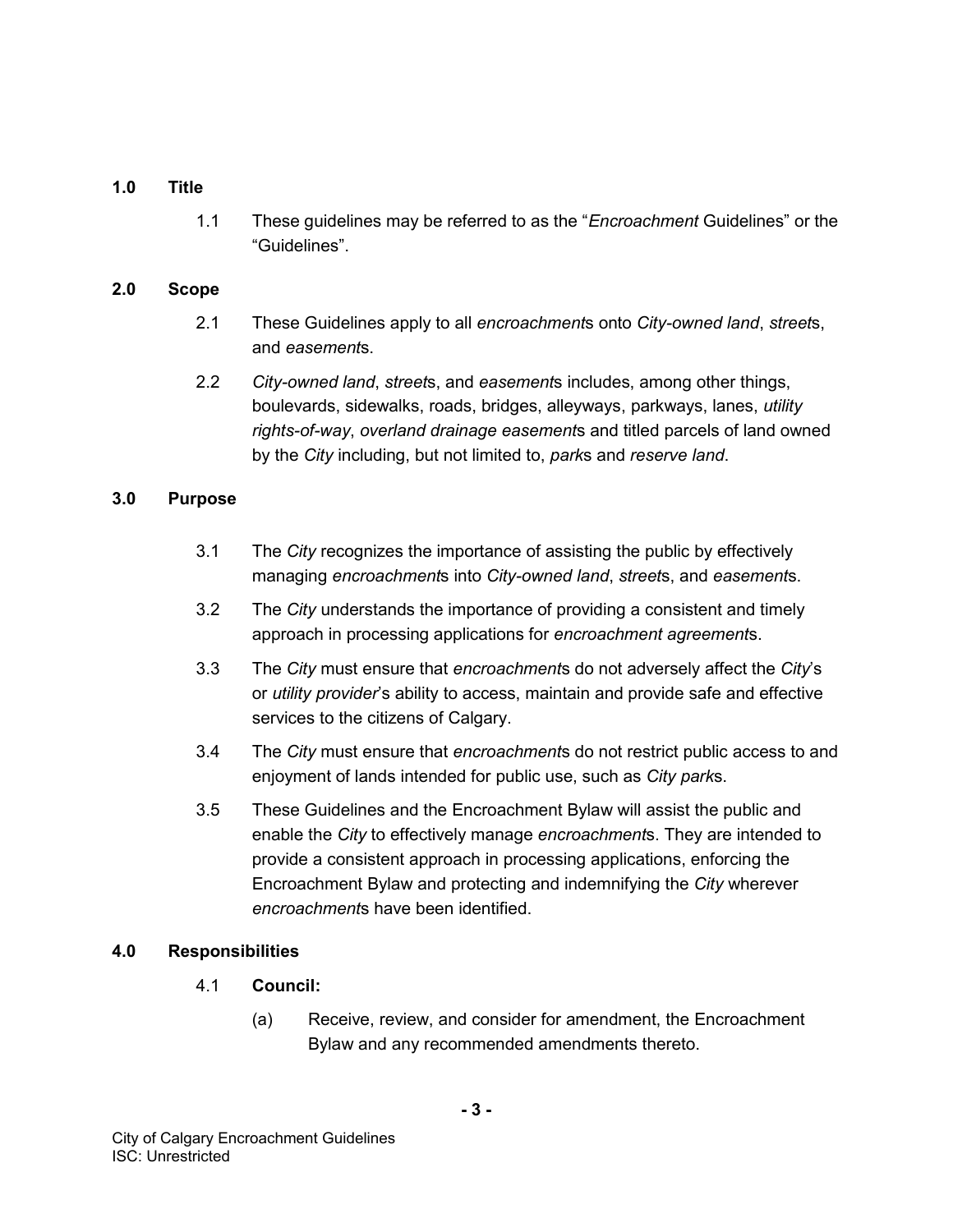## 4.2 **Real Estate & Development Services:**

- (a) Review and make recommendations to *Council* from time to time, regarding any revisions required to the Encroachmen*t* Bylaw.
- (b) Process *encroachment agreement* applications through consultation with affected *City business units* and *utility provider*s in accordance with these Guidelines and the Encroachment Bylaw;
- (c) Process *encroachment agreement* applications in a timely manner; and
- (d) Establish, maintain, periodically review and approve these Guidelines in consultation with *City business units* and *utility provider*s.

# 4.3 **City business units:**

(a) Address all *encroachment* matters that are referred to the department, including reviewing and making recommendations to *Real Estate & Development Services* on *encroachment agreement* application circulations.

# 4.4 **Utility providers:**

(a) Review and make recommendations on *encroachment agreement* circulations that are brought forward by *Real Estate & Development Services*.

### 4.5 **Officers:**

(a) Enforce related Bylaw offences.

# **5.0 Encroachment Guidelines**

### 5.1 **General:**

- (a) An *encroachment* shall not adversely affect the *City*'s or *utility provider*'s ability to access, maintain and provide safe and effective services to the citizens of Calgary.
- (b) An *encroachment* shall not restrict public access to and enjoyment of lands intended for public use, such as *City park*s.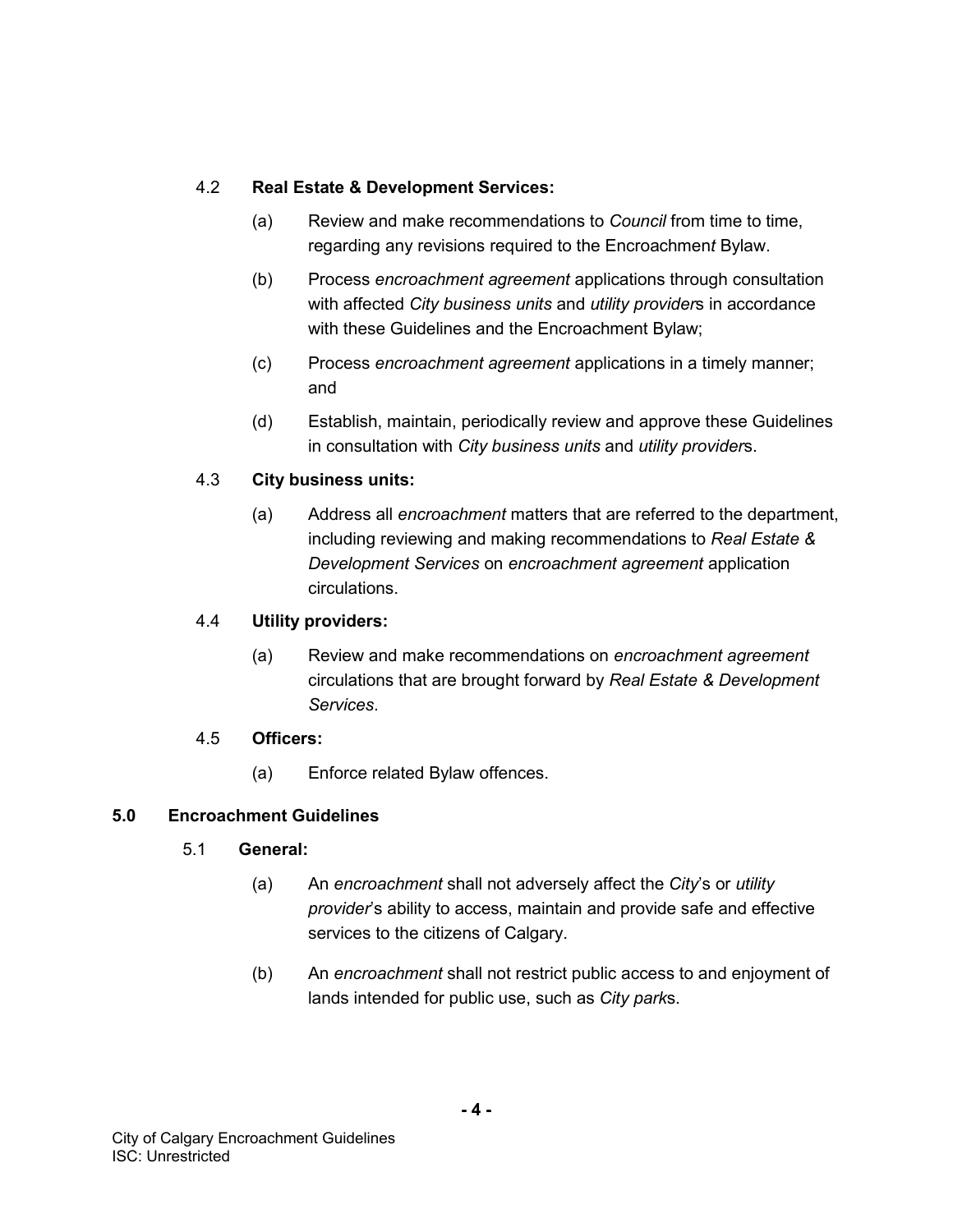- (c) An *encroachment* shall not interfere with the *City*'s or *utility provider*'s ability to access a *City property or interest* or *utility provider* utility infrastructure contained within a *City property or interest*.
- (d) All *encroachment*s require *written authorization*.
- (e) All unauthorized *encroachment*s shall be removed by the *owner* from the affected *City property or interest* at their sole cost and expense.
- (f) All unauthorized *encroachments* shall be removed by the *owner* within thirty (30) days of receiving a rejection letter and/or removal notice from the *City*.
- (g) Where an *encroachment* has been authorized by the *City* and an *encroachment agreement* is required, an *owner* shall execute the *encroachment agreement* prepared and delivered by the *City*, or the *encroachment* shall be removed by the *owner* from the *City property or interest*.
- (h) An *encroachment agreement* authorized by the *City* and executed by the *owner* shall be registered by caveat on the *certificate of title* to the *owner*'s land.
- (i) *Utility provider* utility infrastructure located within a *City property or interest* that is authorized by the *City* will not be considered as an *encroachment*.
- (j) Notwithstanding any other provision of these Guidelines, a multifamily residential, commercial, industrial or retail property *encroachment* application shall be reviewed on its own merits at the discretion of the *City*.
- (k) An authorized *encroachment* does not release an *owner* from the responsibility to comply with other provincial or federal requirements or municipal bylaws.
- (l) All *owner*s with authorized *encroachment*s into *City-owned land* and *street*s may be subject to the assessment of additional municipal property taxes levied against the *owner*'s land by virtue of the *encroachment*.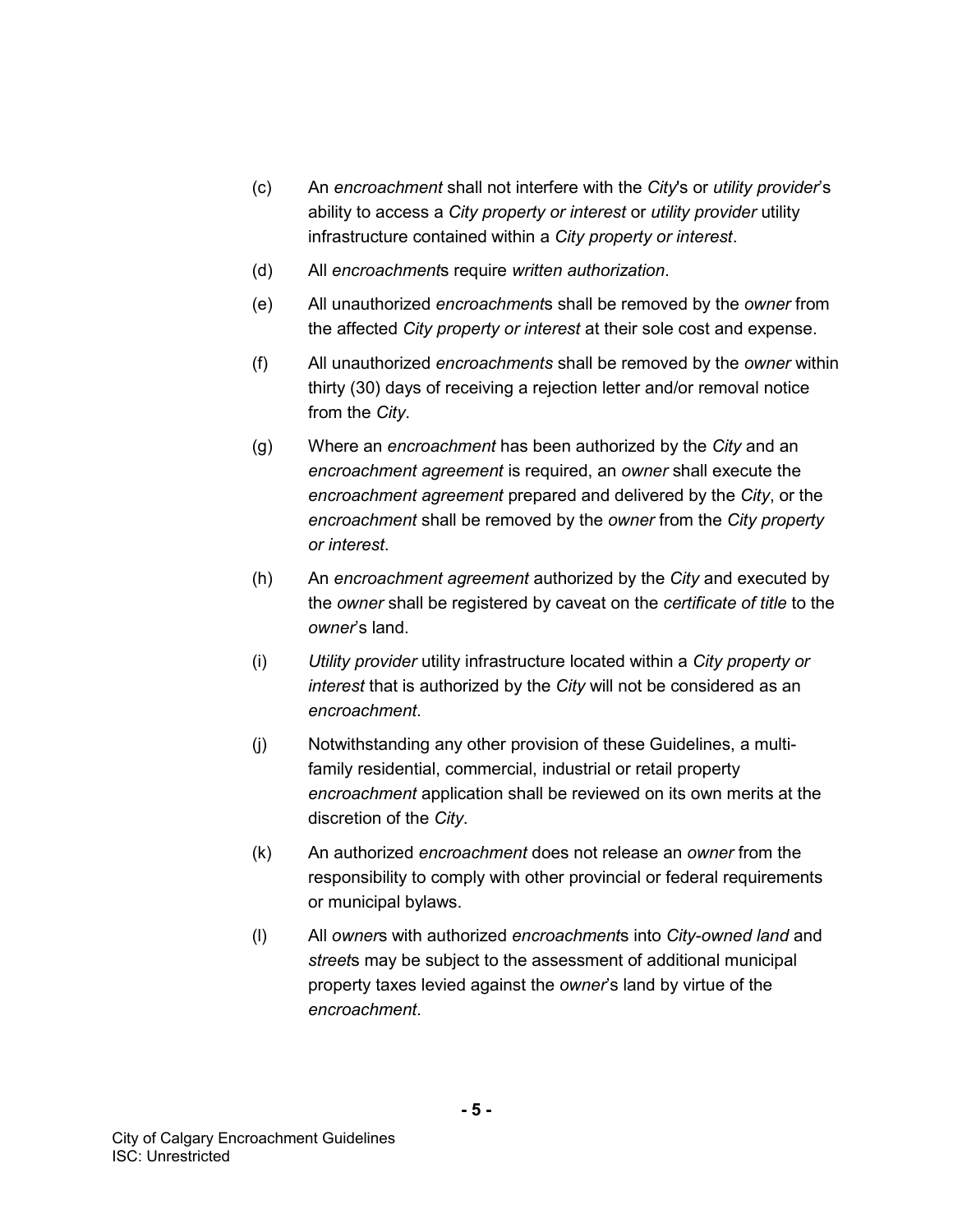- (m) All expenses, costs, liabilities, or other risk associated with both authorized and unauthorized *encroachment*s shall be borne by the *owner*.
- (n) Where an *encroachment* is identified, an *owner* may make an application to the *City* by following the online *Encroachment* Application Procedure identified on the attached Schedule "C" and as outlined on the *City*'s website at [www.calgary.ca/encroachments.](http://www.calgary.ca/encroachments)
- (o) An *encroachment* once authorized by the *City* may continue subject to the *City*'s right to request removal of the *encroachment* upon thirty (30) days' notice and the *encroachment* shall not be added to, rebuilt or structurally altered except:
	- (i) As may be necessary to remove the *encroachment*, or
	- (ii) As may be necessary for the routine maintenance of the *encroachment*.
- (p) If an *encroachment* or the structure benefitting from the *encroachment* is damaged or destroyed to the extent of more than 75% of the replacement value of the *encroachment* or such structure, the *encroachment* shall not be repaired or reconstructed and shall be removed from the *City property or interest* unless the repair or reconstruction has been authorized by the *City*.
- (q) All *encroachment* removals require the *owner* to submit an updated Real Property Report to the *City* evidencing removal of *encroachment*(s).
- (r) The *City* will respond to all *encroachment* complaints and will apply the Encroachment Bylaw and Guidelines when *encroachment*s are identified through normal management of *City* property and interests.
- (s) Existing *encroachment*s authorized by Licenses of Occupation, *Encroachment agreement*s, Maintenance and Indemnity Agreements, or any other existing agreement with the *City* authorizing an *encroachment* shall be deemed to be an authorized *encroachment* subject to the terms and conditions of the existing agreement.
- (t) These Guidelines may be revised from time to time by the *Manager, Land & Asset Management* pursuant to Encroachment Bylaw.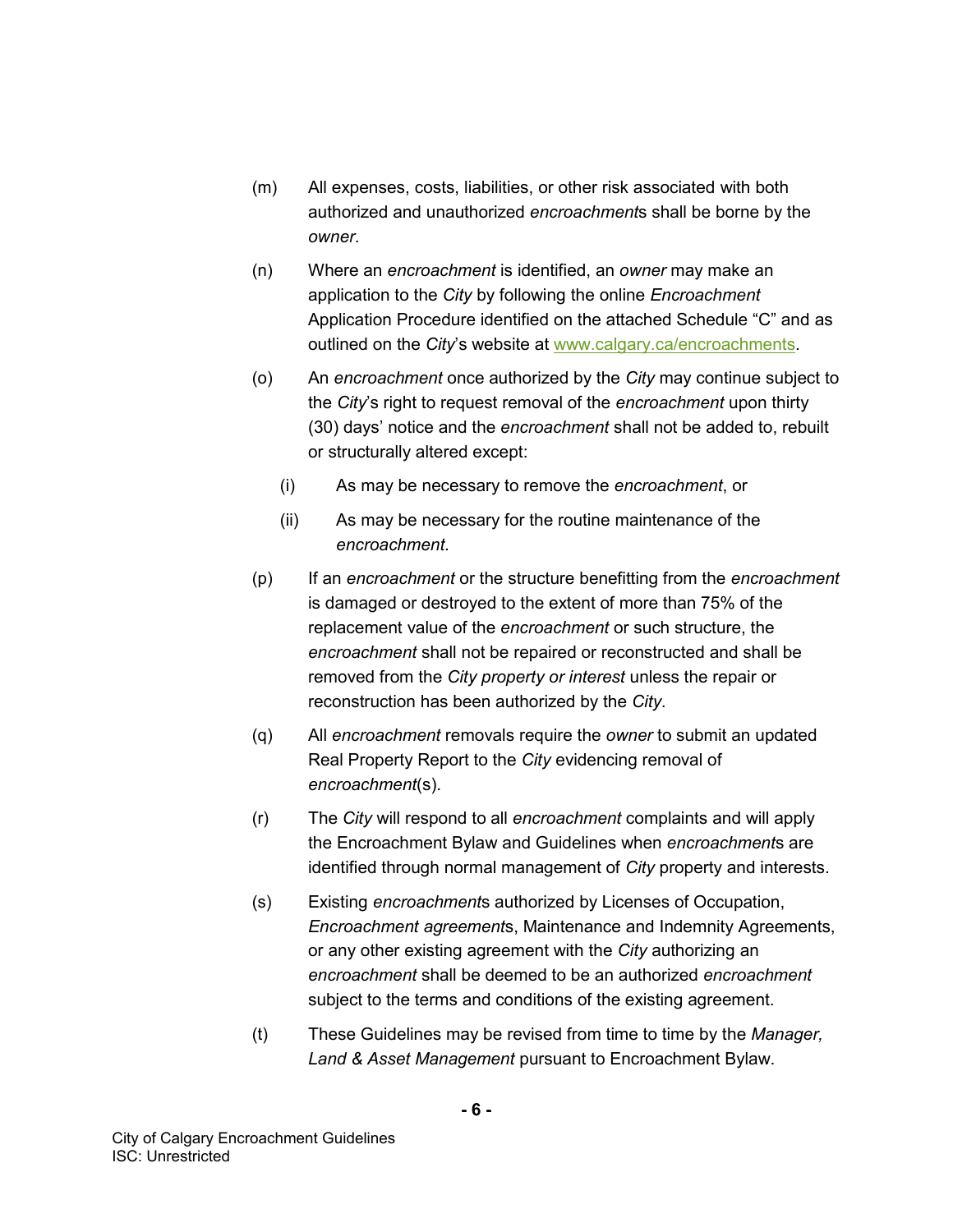(u) Words have their meanings defined in Section 9 of these Guidelines.

# 5.2 **Encroachments into City-owned land – Parks**

(a) A *person* must not *place* or allow to be *placed* an *encroachment* onto a *park* without the *written authorization* of the *Director, Calgary Parks*.

# (b) **Reserve land:**

- (i) A *person* must not *place* or allow to be *placed* an *encroachment* onto *reserve land*.
- (ii) Where an *encroachment* extends onto *reserve land*, the *owner* shall remove the *encroachment* as directed by *Real Estate & Development Services* and/or *Calgary Parks*.

## (c) **Non-Reserve Park land:**

- (i) Where an *encroachment* extends onto non-*reserve park* land, the *owner* shall remove the *encroachment* as directed by *Real Estate & Development Services* and/or *Calgary Parks*.
- (ii) If an *owner* objects to the removal, the *owner* may apply to *Calgary Park*s through *Real Estate & Development Services* to license the land affected by the *encroachment*. If the *City* objects to a proposed license of the land affected by the *encroachment*, the *owner* shall remove the *encroachment* as directed by *Real Estate & Development Services* and/or *Calgary Park*s. If the *City* has no objections to a proposed license of the land affected by the *encroachment*, the request will be handed off to the *City*'s Leasing department for negotiation and approval of the proposed license.

# 5.3 **Encroachments into City-owned land – Non-park land**

- (a) *Encroachment*s into *City-owned land* non-*park* land that are encroaching by less than or equal to 0.34 metres will be reviewed by *Real Estate & Development Services*. If deemed acceptable, an *encroachment consent letter* will be issued.
- (b) *Encroachment*s into *City-owned land* non-*park* land that are encroaching by more than 0.34 metres will be reviewed by all affected *City business units* and *utility provider*s. If deemed acceptable, an *encroachment agreement* will be issued.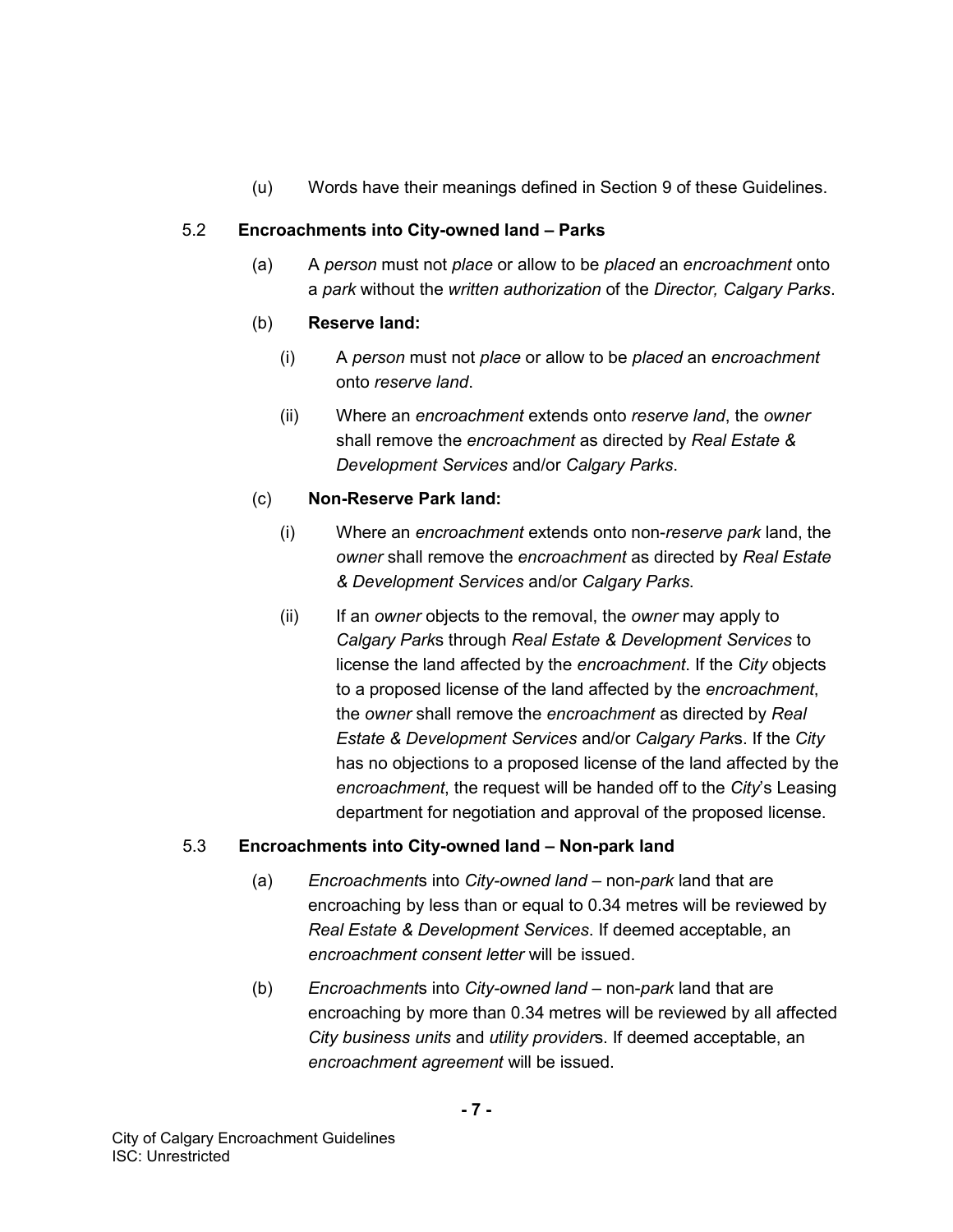## 5.4 **Encroachments into City streets**

- (a) *Encroachment*s identified on the attached Schedule "A" into a *street* will be reviewed by *Real Estate & Development Services*. If deemed acceptable, an *encroachment consent letter* will be issued.
- (b) Notwithstanding Section 5.4(a), *encroachment*s identified in Sections 1.1 and 1.8 of Schedule "A", if deemed acceptable by *Real Estate & Development Services*, do not require an *encroachment consent letter* and are not subject to application or *encroachment* fees.
- (c) *Encroachment*s identified on the attached Schedule "B" into a *street* will be reviewed by *Real Estate & Development Services*. If deemed acceptable, an *encroachment agreement* will be issued.
- (d) *Encroachment*s into a *street* that are not identified on the attached Schedules "A" or "B require an *encroachment* application to be submitted by the *owner* to the *City* for circulation and review by all affected *City business units* and *utility provider*s. If deemed acceptable, an *encroachment agreement* will be issued.

# 5.5 **Encroachments into City utility rights-of-way**

- (a) *Encroachment*s identified on the attached Schedule "A" into a *utility right-of-way* will be reviewed by *Real Estate & Development Services*. If deemed acceptable, an *encroachment consent letter* will be issued.
- (b) Notwithstanding Section 5.5(a), *encroachment*s identified in Sections 2.1 and 2.7 of Schedule "A", if deemed acceptable by *Real Estate & Development Services*, do not require an *encroachment consent letter* and are not subject to application and *encroachment* fees.
- (c) *Encroachment*s identified on the attached Schedule "B" into a *utility right-of-way* will be reviewed by *Real Estate & Development Services*. If deemed acceptable, an *encroachment agreement* will be issued.
- (d) *Encroachment*s not identified on the attached Schedules "A" or "B" require an *encroachment* application to be submitted by the *owner* to the *City* for circulation and review by all affected *City business units* and *utility provider*s. If deemed acceptable, an *encroachment agreement* will be issued.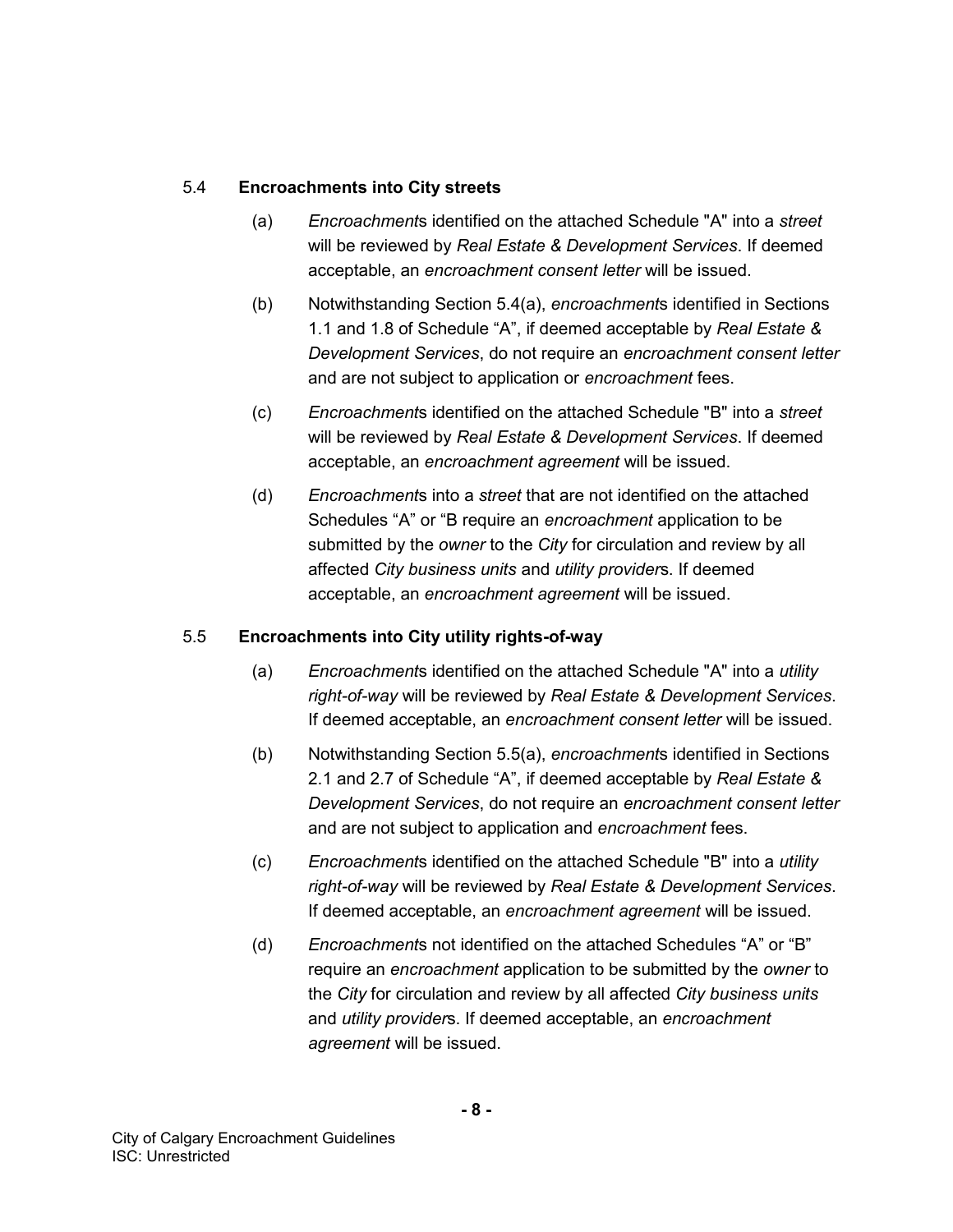(e) Requests for a withdrawal and discharge of a *utility right-of-way* will be circulated to all affected *City business units* and *utility provider*s for review. If deemed acceptable, an executed withdrawal and discharge of *utility right-of-way* will be submitted by the *City* to the Alberta Land Titles Office.

### 5.6 **Encroachments into City overland drainage easements**

(a) If *encroachment*s are within an *overland drainage easement*, the *encroachment* will be reviewed by all affected *City business units* and *utility provider*s. If deemed acceptable, an *encroachment consent letter* will be issued.

# 5.7 **Encroachments into City easements (excluding City utility rights-of-way and City overland drainage easements)**

- (a) *Encroachment*s into a *City easement* (excluding *utility rights-of-way* and *overland drainage easement*s) that are encroaching by less than or equal to 0.34 metres will be reviewed by *Real Estate & Development Services*. If deemed acceptable, an *encroachment consent letter* will be issued.
- (b) *Encroachment*s into a *City easement* (excluding *utility rights-of-way* and *overland drainage easement*s) that are encroaching by more than 0.34 metres will be reviewed by all affected *City business units* and *utility provider*s. If deemed acceptable, an *encroachment agreement* will be issued.

#### 5.8 **Other encroachments**

### (a) **Emergency Accesses:**

(i) *Encroachment*s extending onto a *City property or interest* that are de*sign*ated as or are part of an emergency access shall be removed by the *owner* from the affected *City property or interest*.

### (b) **Public Utility Lots (PULs):**

- (i) PULs that are also considered a *City park* will be dealt with the same as *City-owned land park*s (non-*reserve land*).
- (ii) PULs that are NOT considered a *City park* will be dealt with the same as *City-owned land* – non-*park* land.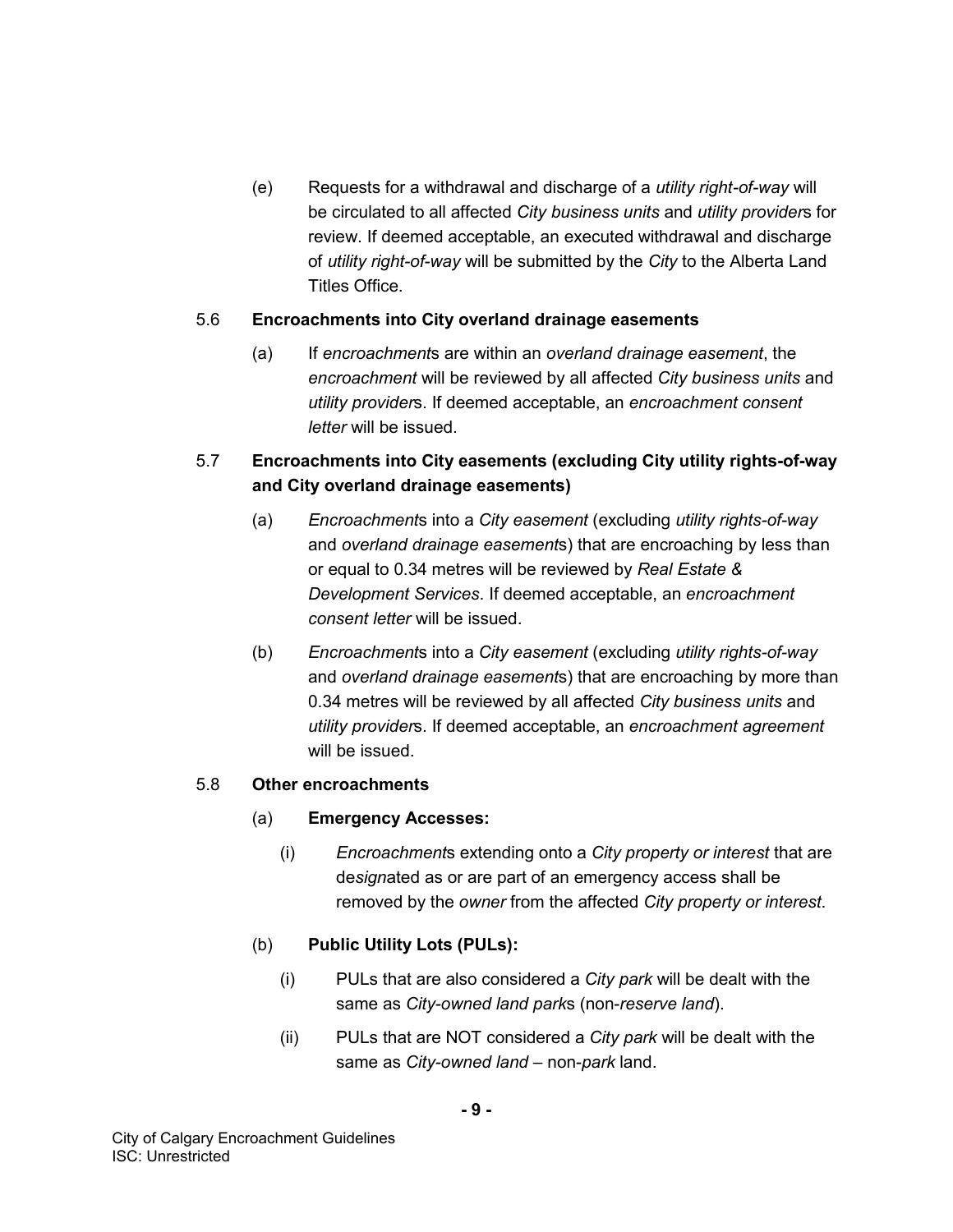### (c) **Restrictive covenants:**

- (i) *Real Estate & Development Services* will direct matters relating to *encroachment*s into *restrictive covenant*s to the *City business unit* who imposed the *restrictive covenant*.
- (d) **Signs:**
	- (i) *Sign*s onto a *City property or interest* are not considered *encroachment*s and may require a lease or license of occupation agreement from the *City*'s Leasing Department and/or a planning permit from the *City*'s Planning and Building Department.

# **6.0 Application and Encroachment agreement Fees**

- 6.1 Effective as of the date of approval of these *Encroachment* Guidelines, the Application and *Encroachment* Fee Schedule (the "Fee Schedule") is as set out in Schedule "D".
- 6.2 At all times, an up to date Fee Schedule will be posted on the *City*'s external website at [www.calgary.ca/encroachments.](http://www.calgary.ca/encroachments)
- 6.3 Total fees are calculated as the application fee plus the *encroachment* fee plus GST and any applicable municipal property taxes or the license fee plus GST plus any applicable municipal property taxes.
- 6.4 *Encroachment agreement* applications for single-family property *encroachment*s that existed prior to July 1, 1996 are only subject to payment of the application fee plus GST plus any applicable municipal property taxes.
- 6.5 *Encroachment*s identified in Sections 1.1, 1.8, 2.1 and 2.7 of Schedule "A" of the Guidelines are not subject to application and *encroachment* fees.
- 6.6 Where an *encroachment* is created by an *owner* granting land to the *City* (i.e. Dedication Agreement where an existing *encroachment* is allowed to remain), the *City* shall without charge, permit an *encroachment agreement* to be entered into with the *owner*.
- 6.7 *Encroachment*s over 3.0 metres into *City-owned land* and/or *street*s require consultation with (circulation to) *City business units* and/or *utility providers* for approval, and will be handed off to *Real Estate & Development Services'*  Leasing Department for negotiation and approval of a license of occupation agreement. Fees for *encroachment*s into *City-owned land* and/or *street*s by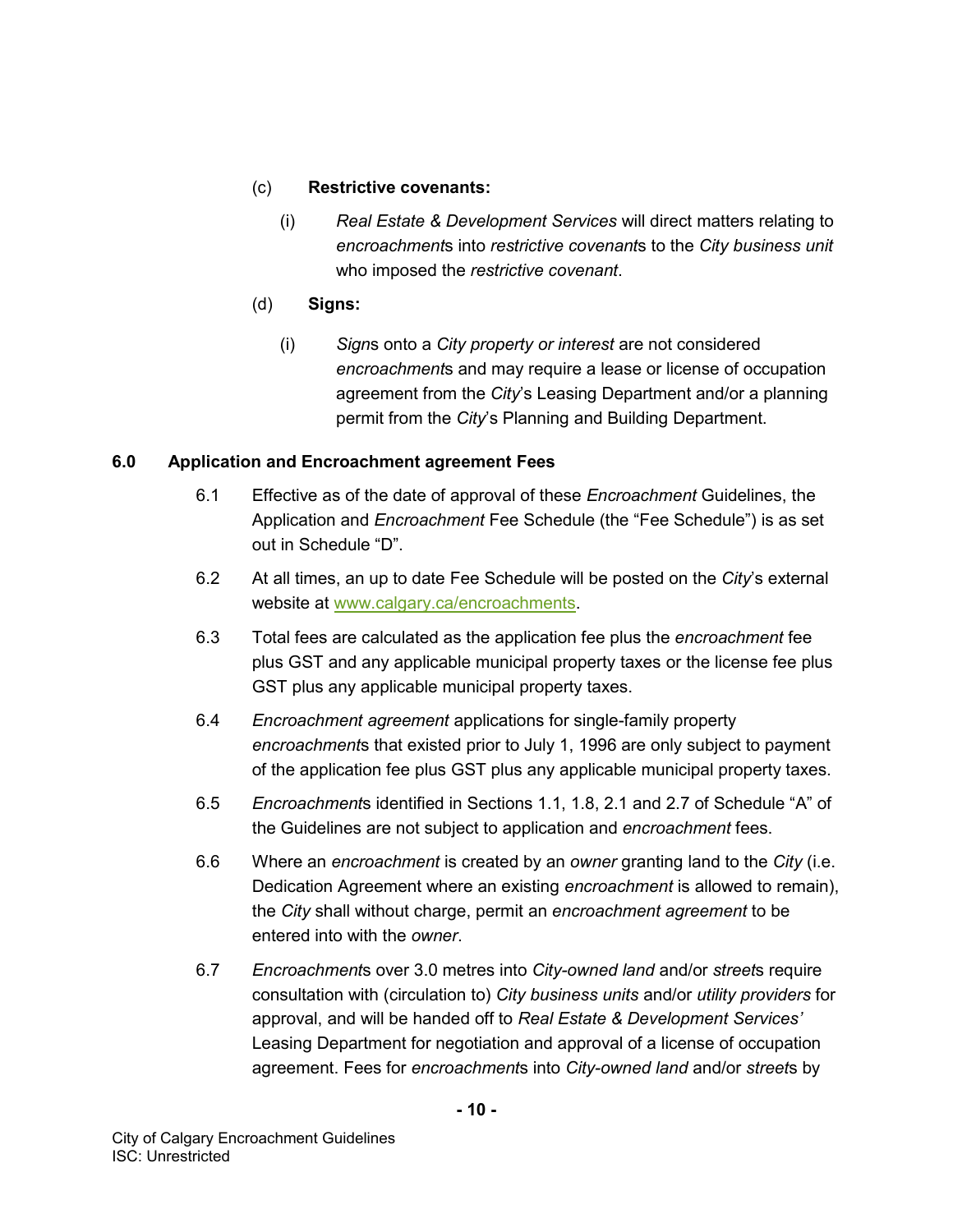over 3.0 metres will be at the then rate for Landscaping Licenses or a per square foot fair market value as established by *Real Estate & Development Services*.

- 6.8 In the event an *encroachment* application is denied, all *encroachment*s must be removed from the *City property or interest* as evidenced by an updated Real Property Report, and the *owner* will be refunded the *encroachment* fee. The application fee is non-refundable.
- 6.9 Payment of fees, including municipal property taxes, arising from the use of a *City*-owned property or interest in accordance with an *encroachment agreement* or an *encroachment consent letter* shall be the responsibility of the *owner*.
- 6.10 Any additional costs required to facilitate an *encroachment*, including but not limited to a road closure or subdivision application, shall be borne by the *owner*.
- 6.11 Any costs of *utility provider* utility infrastructure relocation or reconstruction required to facilitate an *encroachment* shall be the responsibility of the *owner*.
- 6.12 The Fee Schedule may be revised from time to time by the *Manager, Land & Asset Management* pursuant to the Encroachment Bylaw.

### **7.0 Enforcement**

- 7.1 All *encroachment*s are enforced by the Encroachment Bylaw.
- 7.2 In addition to the Encroachment Bylaw, additional enforcement is identified within:
	- (a) The *Street* Bylaw 20M88, for *encroachment*s into *street*s; and
	- (b) The Drainage Bylaw 37M2005, for *encroachment*s into *overland drainage easement*s.
- 7.3 If an *encroachment* has been identified on a *City property or interest* the *City* will notify an *owner* and the *owner* must make an *encroachment* application should the *owner* wish the *encroachment* to remain.
- 7.4 If the *owner* applies for an *encroachment agreement* and the application is approved, the *owner* must enter into an *encroachment agreement* with the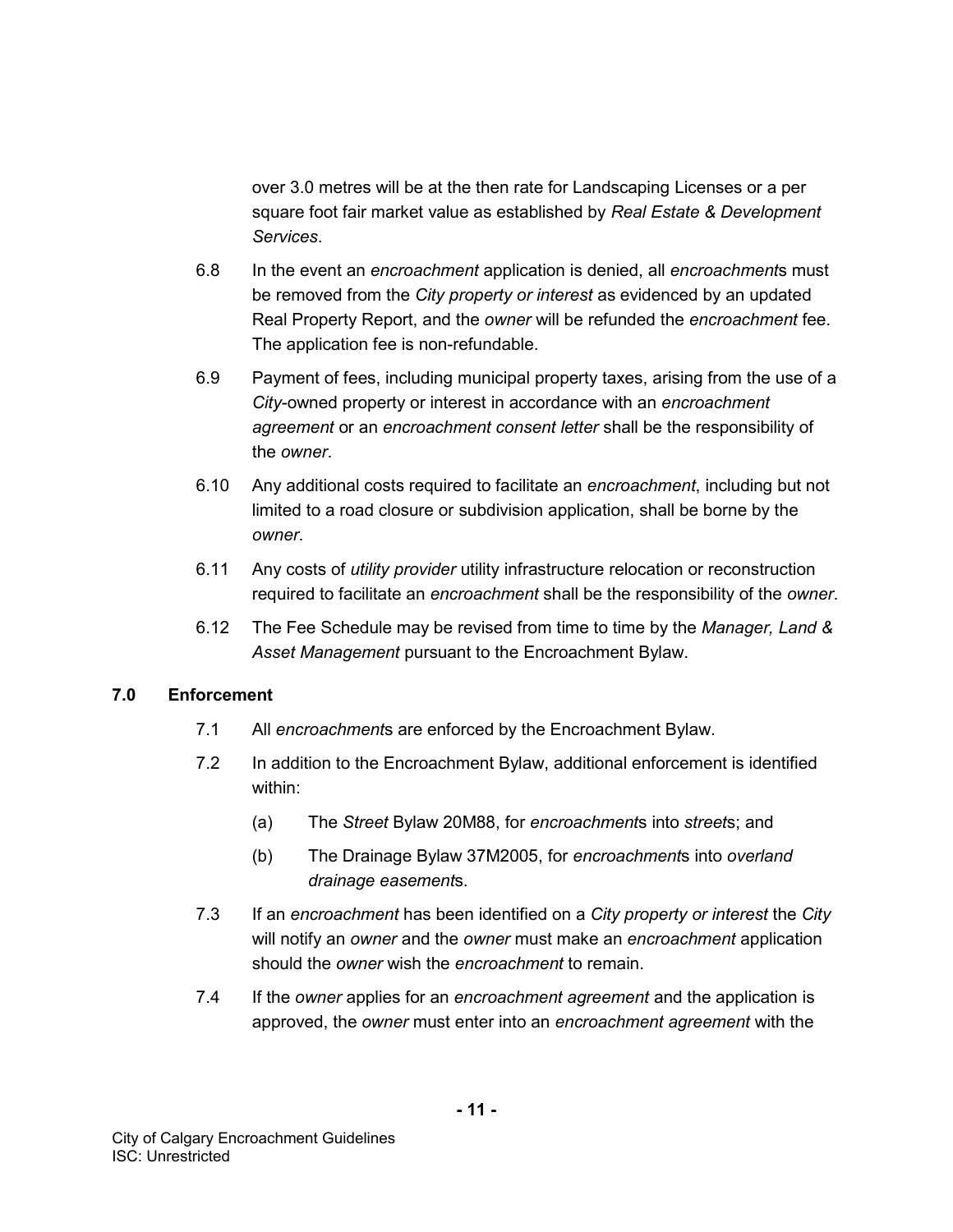*City* and pay to the *City* all applicable fees, failing which the *owner* must remove the *encroachment*.

- 7.5 If the *owner* applies for an *encroachment agreement* and the application is denied, the *owner* must remove the *encroachment* and is responsible for all costs relating to same.
- 7.6 If the *owner* does not apply for an *encroachment agreement* a, the *owner* must remove the *encroachment* and is responsible for all costs relating to same.

# 7.7 **Encroachment Removal Notice Process:**

# (a) **Written Notice**

(i) The *owner* will be notified in writing advising of the *encroachment*(s) to be removed from a *City property or interest*, the timeframe within which the *encroachment*(s) must be removed and any conditions of removal such as the requirement to provide an updated Real Property Report evidencing removal of the *encroachment*(s).

# (b) **Referral to Bylaw Enforcement**

(i) If the removal timeframe in the written notice has passed and the *owner* has not removed the *encroachment*(s), the situation will be referred to the Law Department and/or a bylaw enforcement *officer* for immediate action.

# **8.0 Complaints**

*Encroachment*s identified by public complaints or by *City person*nel will be referred to *Real Estate & Development Services*.

# 8.1 **Investigation**

- (a) A background investigation will be undertaken by *Real Estate & Development Services* to determine if the *encroachment* has been previously authorized.
- (b) If the *encroachment* has not been previously authorized, an investigation will be undertaken by *Real Estate & Development Services* to determine if the *encroachment* resulted from an error, no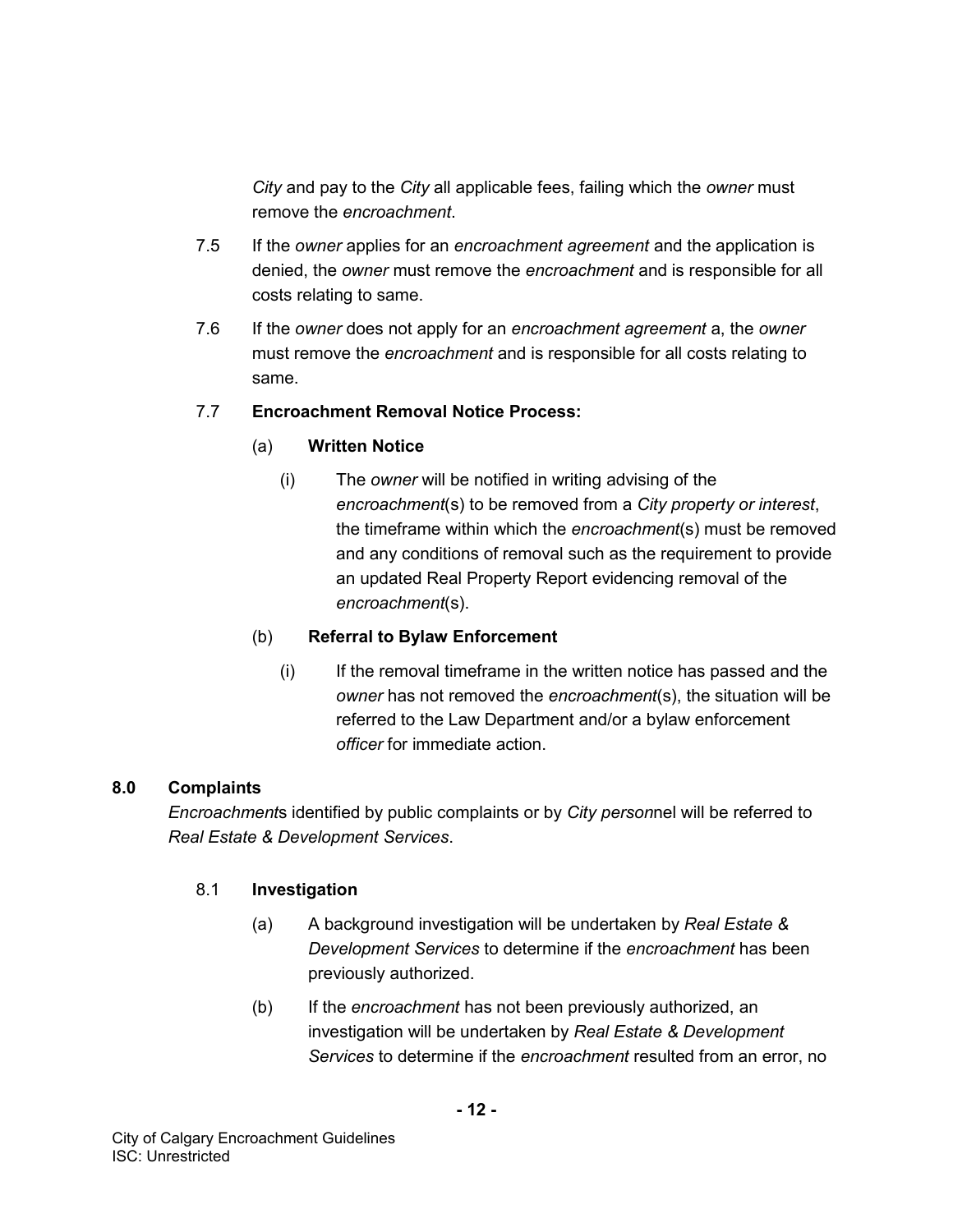*utility right-of-way* or *easement* registered, road plan after the fact, permit issued, or similar situations.

(c) *Real Estate & Development Services* will undertake a review of the *encroachment* which may include a site inspection and consultation with *City business units* and *utility provider*s to determine if the *encroachment* should be authorized or removed.

### 8.2 **Verification**

(a) At the discretion of *Real Estate & Development Services*, *Manager, Land & Asset Management*, a survey or a Real Property Report, may be undertaken to confirm the extent of the *encroachment*. If the survey verifies that the *encroachment* exists, the *City* may seek to recover the costs of the survey from the *owner*.

## 8.3 **Written Notice**

(a) Depending on the investigation, the *owner* will be notified by mail advising the *owner* of the possible *encroachment*(s) and requiring the *owner* to either apply for an *encroachment agreement* or remove the *encroachment*(s) within a certain timeframe. *Owner*s who are requesting *encroachment* approval into a *City property or interest* are required to submit a Real Property Report.

# 8.4 **Referral to Bylaw Enforcement**

(a) If the timeframe identified in the written notice to either remove the *encroachment*(s) or to apply for an *encroachment agreement* has passed and the *owner* has not made application for an *encroachment agreement* or removed the *encroachment*(s), the situation will be referred to the Law Department and/or a bylaw enforcement *officer* for immediate action.

### **9.0 Definitions**

- 9.1 *"Calgary Parks"* means the *City*'s Calgary Parks business unit;
- 9.2 *"certificate of title"* means the record of the title to land that is maintained by the Registrar as defined in the *Land Titles Act*, RSA 2000, c L-4;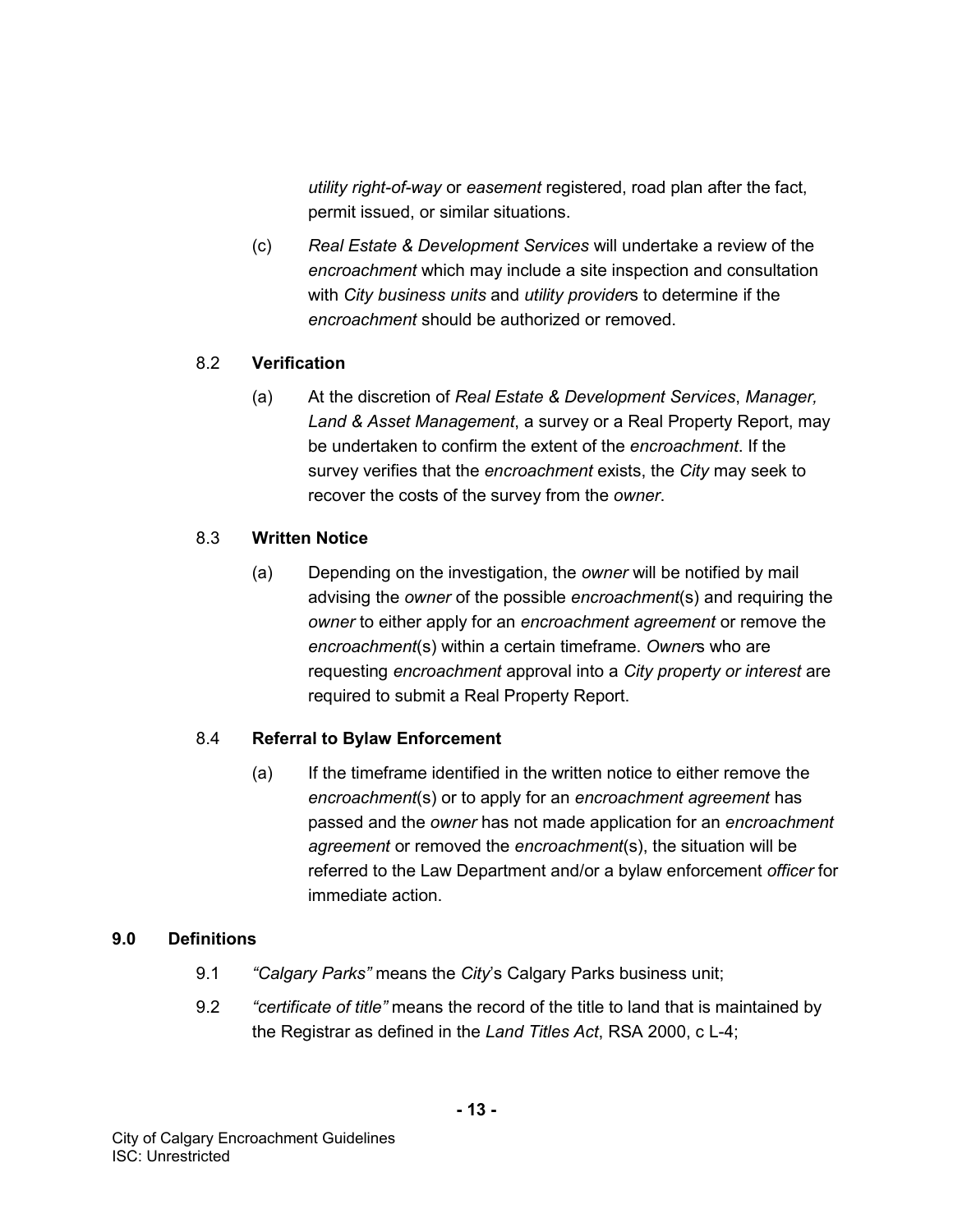- 9.3 *"City"* means the municipal corporation of The City of Calgary or the area contained within the boundaries of Calgary, Alberta where the context so requires;
- 9.4 *"City business unit"* means a *City* department;
- 9.5 *"City-owned land"* means any land owned by the *City* for which a *certificate of title* has been obtained or any interest in land that vests in the *City* by virtue of the *Municipal Government Act*, RSA 2000, c. M-26, as amended, or other legislation and includes *park* or *reserve land*;
- 9.6 *"City property or interest"* means any of *City-owned land*, *street*, or *easement* and anything included in the definition of one of those terms;
- 9.7 *"Council"* means the municipal Council of the *City*;
- 9.8 *"developer fence"* means a *fence* installed under a subdivision development agreement which is usually of a consistent style and is continuous along two or more lots and includes a *fence* that provides a buffer from a major or higher standard road or is used to separate a parcel or parcels of land from a *park* or public open space;
- 9.9 *"Director, Calgary Parks"* has the same meaning as in the Parks and Pathways Bylaw 11M2019;
- 9.10 *"driveway"* means a short private access road leading from a *City street* to a private attached or detached garage;
- 9.11 *"driveway apron"* means the section of the *driveway* that connects to the *street*;
- 9.12 *"easement"* means any *easement* granted to the *City* for any purpose and includes *utility rights-of-way* and *overland drainage easement*s and which are registered on a *certificate of title*, by a registered plan under the *Land Titles Act*, RSA 2000, c L-4 by description or by caveat and documented by an *easement* agreement;
- 9.13 *"encroachment"* means anything *placed* with a fixed location on the ground or attached to something having a fixed location on the ground that extends on, over, or under a *City property or interest*, including the immediate airspace, and includes, but is not limited to, the following: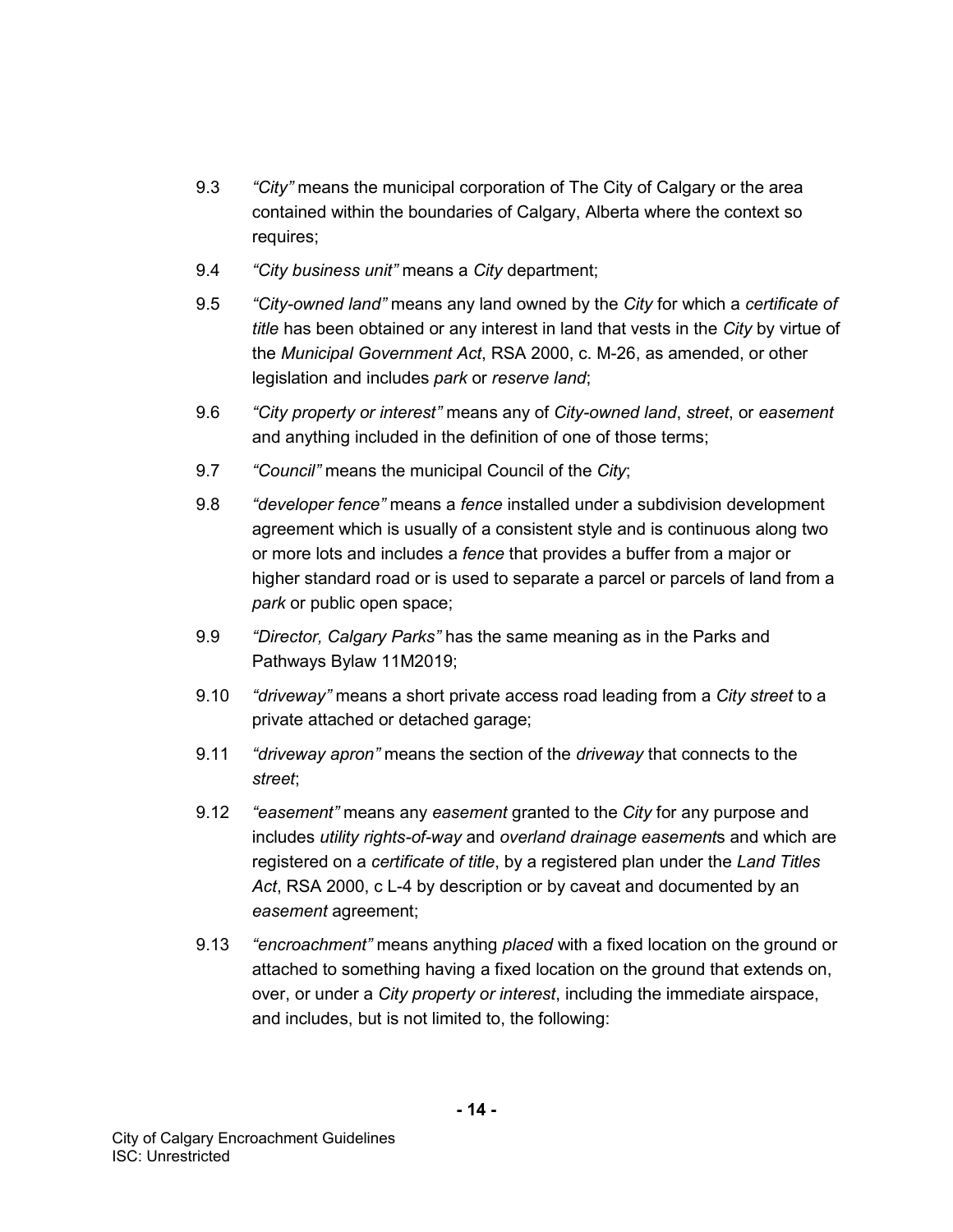- (a) improvements as defined in the Alberta Land Surveyors' Association Manual of Standard Practice, 2019, as amended from time to time;
- (b) buildings and all projections including eaves, cantilevers, or similar and siding;
- (c) sheds, including those attached to a dwelling or *fence*;
- (d) *fence*s;
- (e) asphalt, concrete or brick sidewalks, curbs, parking pads, *driveway apron*s or *driveway*s;
- (f) structures such as decks, stairs, patios, pergolas, gazebos or similar;
- (g) extension of adjacent lands by fill;
- (h) *walls*;
- (i) swimming pools and hot tubs;
- (j) shrubs, hedges, trees or other organic landscape materials; and
- (k) hard landscaping including, but not limited to structures, fire pits, planters, or similar;

but does not include sound attenuation structures as required by the *City*;

- 9.14 *"encroachment agreement"* means an encroachment agreement or license of occupation entered into pursuant to the Real Property Bylaw 52M2009 to approve an *encroachment* being *placed*;
- 9.15 *"encroachment consent letter"* means a letter issued by the *City* to an *owner* consenting to an *encroachment* subject to the terms and conditions set out in the letter;
- 9.16 *"fence"* means any barrier, railing, or upright structure typically made of wood, metal, or glass, that encloses an area or marks a boundary and includes a *developer fence* but does not include a *wall*;
- 9.17 *"Manager, Land & Asset Management"* means the *City* employee appointed to the position of Manager, Land & Asset Management or that *person*'s designate;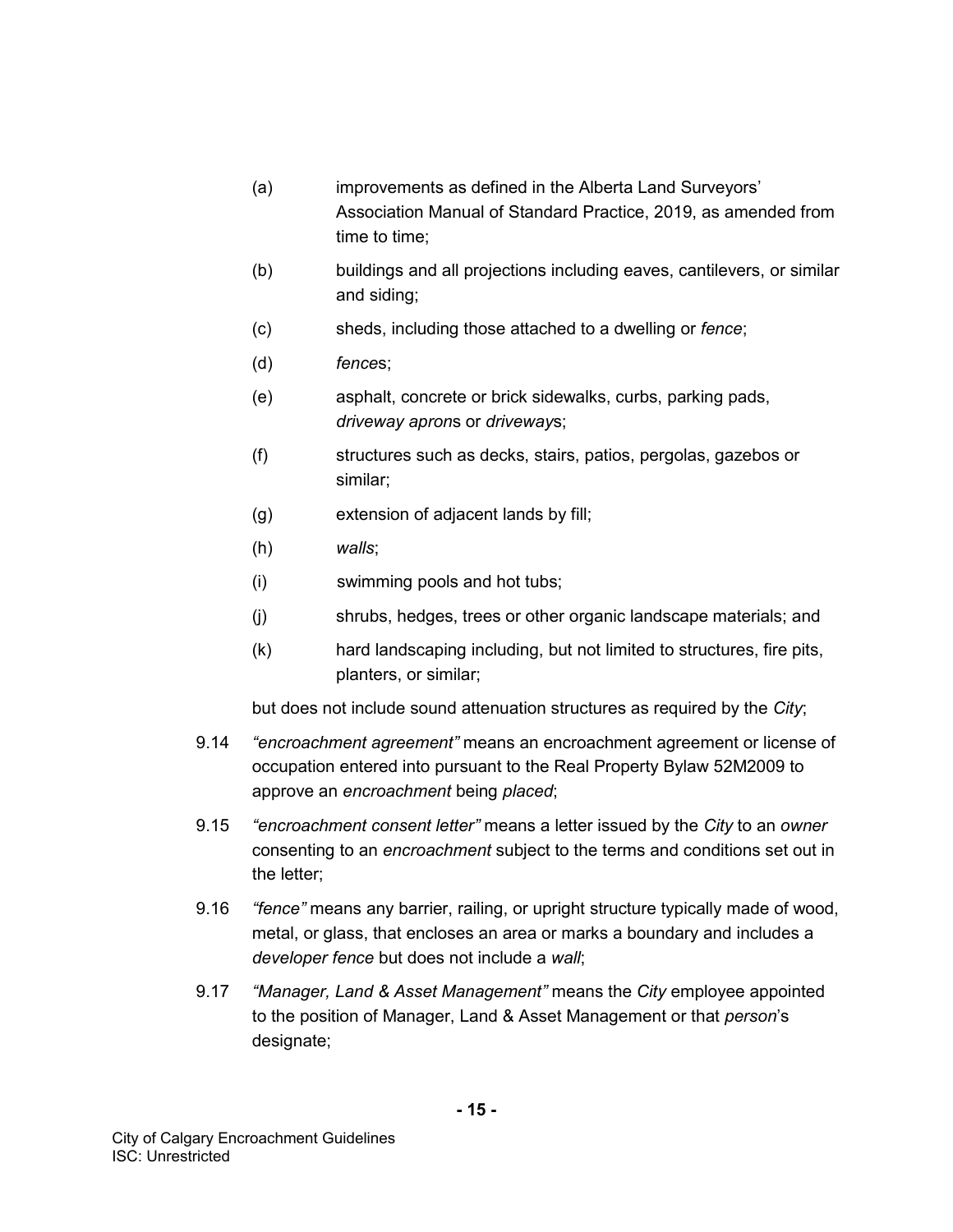- 9.18 *"officer"* means a bylaw enforcement officer appointed pursuant to Bylaw 60M86, a peace officer appointed pursuant to the *Peace Officer Act*, SA 2006, c. P-3.5, or a police officer under the *Police Act*, RSA 2000, c P-17;
- 9.19 *"overland drainage easement"* means a *City easement* for the construction, operation, inspection, maintenance, repair and replacement of any facility or facilities for the drainage or control of storm water including, but not limited to:
	- (a) a grass swale;
	- (b) a concrete or asphalt walkway, gutter or swale;
	- (c) a drainage control *fence* or structure; and
	- (d) the sloping and contouring of land to facilitate the drainage or control of storm water;
- 9.20 *"owner"* means a *person* shown as an owner of a property on a *certificate of title*, and, in relation to a specific *encroachment*, is the *person* whose property:
	- (a) is encumbered by a *City property or interest* upon which the *encroachment* is *placed* in whole or in part;
	- (b) benefits from the *encroachment placed* upon an adjacent *City property or interest*; or
	- (c) the *encroachment* originates from;
- 9.21 *"park"* means a public space controlled by the *City* and set aside as a park to be used for rest, recreation, exercise, pleasure, amusement, cultural heritage, education, appreciation of nature, and enjoyment and includes:
	- (a) playgrounds;
	- (b) cemeteries;
	- (c) natural areas;
	- (d) sports fields;
	- (e) pathways;
	- (f) trails; and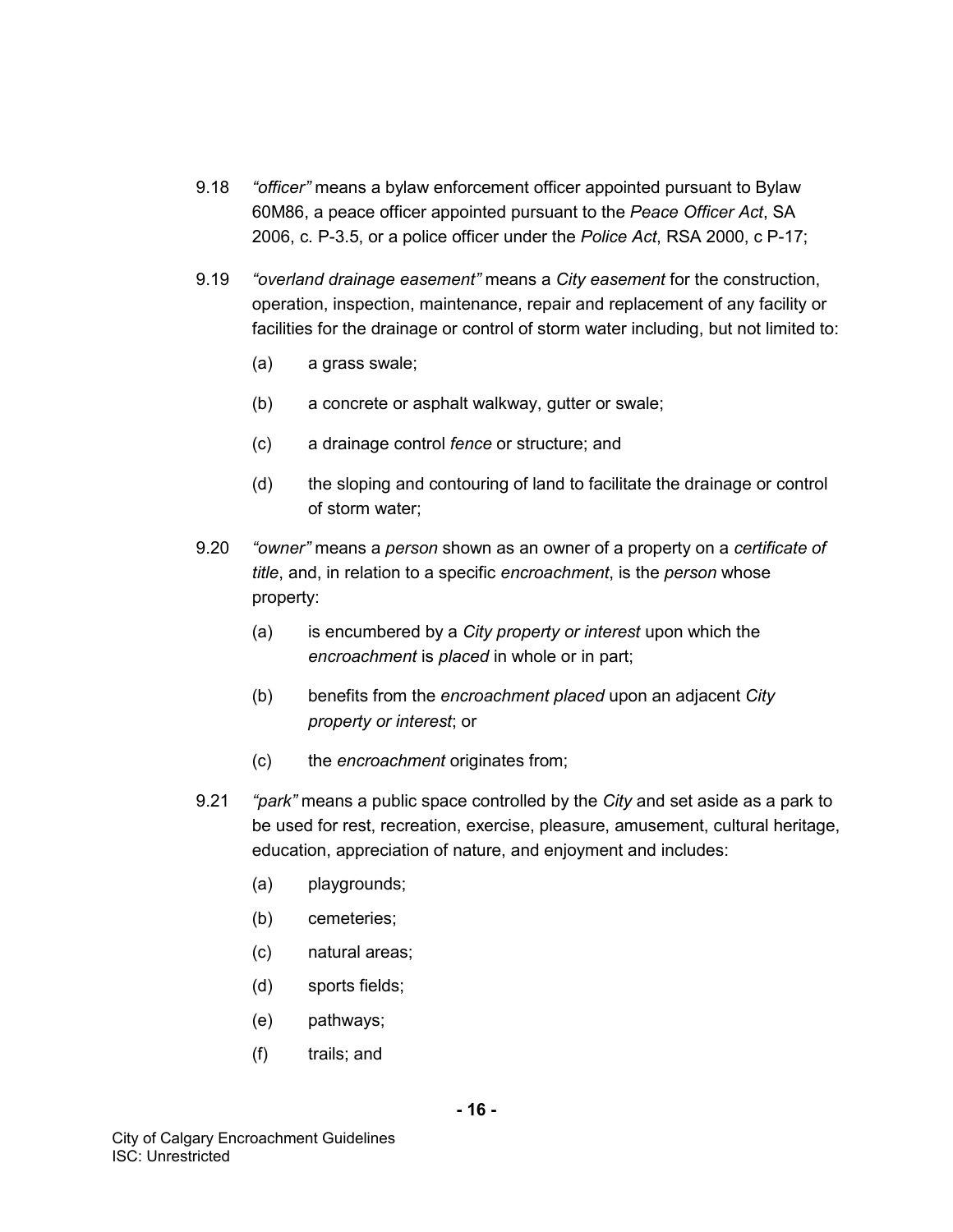### (g) park roadways;

but does not include golf courses;

- 9.22 *"person"* means an individual or a business entity including a firm, partnership, association, corporation or society;
- 9.23 *"place" or "placed"* means any type of action taken to construct, create, erect, or build, or cause to be constructed, created, erected, or built, a portion or all of an *encroachment* and includes any act of planting or gardening;
- 9.24 *"reserve land"* means any parcel designated as Municipal Reserve, Environmental Reserve, Municipal and School Reserve, School Reserve, Conservation Reserve or Community Services Reserve, as defined in the *Municipal Government Act*, RSA 2000, c. M-26, as amended, or designated as "reserve" as defined by any former Planning Acts*,* including, but not limited to the former *The Planning Act* RSA 1970 c 276 and *The Planning Act* SA 1977 c 89 or noted as Community Reserve on a *certificate of title*;
- 9.25 *"restrictive covenant"* means an agreement that restricts the use or occupancy of a property;
- 9.26 *"Real Estate & Development Services"* means the *City*'s Real Estate & Development Services business unit;
- 9.27 *"sign"* means an inscribed board, bill, placard, poster, banner, flag or device which is intended to promote anything or inform anyone;
- 9.28 *"street"* means any thoroughfare, highway, road, roadway, trail, avenue, parkway, *driveway*, viaduct, lane, alley, square, bridge, causeway, trestleway, or other place, any part of which the public is ordinarily entitled or permitted to use for the passage or parking of vehicles and includes sidewalks, ditches, and boulevards;
- 9.29 *"utility provider"* means the *City* or a third party utility provider that operates one or more of the following: water, sewer, electrical distribution and/or transmission lines, thermal or other energy services, telecommunication lines, shallow utilities, oil and natural gas lines or transit infrastructure and who has authority to access and use a *utility right-of-way* to construct, install, maintain, repair, replace and operate its utility infrastructure pursuant to the Municipal Rights-of-Way Bylaw 17M2016 or pursuant to a *utility right-of-way agreement*;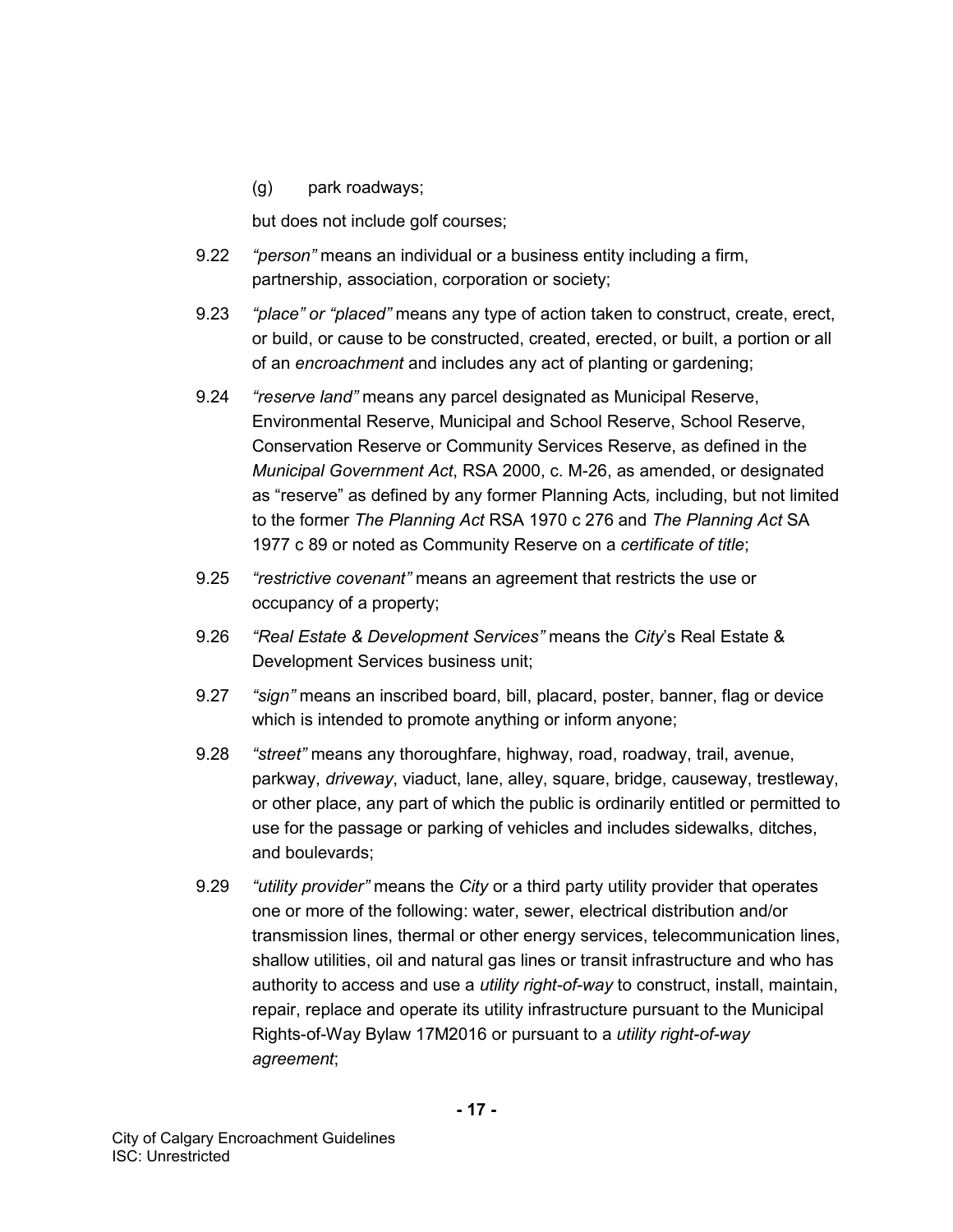- 9.30 *"utility right-of-way"* means a *utility right-of-way* that contains any *utility provider* lines, systems, infrastructure or other facilities relating to any one or more of the following, which is registered on the *certificate of title*, by a registered plan pursuant to the *Land Titles Act*, RSA 2000, c L-4 or by description and documented by a *utility right-of-way agreement* granted to the *City* for:
	- (a) systems for the production or distribution of gas, whether artificial or natural;
	- (b) the distribution or transmission of electricity, telephone, cable, television or telecommunications;
	- (c) transit infrastructure;
	- (d) facilities for storage, transmission, treatment, distribution or supply of water;
	- (e) facilities for the collection, treatment, movement or disposal of sanitary sewage, including but not limited to pipes, force mains, and pumping stations; and
	- (f) the drainage, collection, treatment, movement, or disposal of storm water, including but not limited to collection devices, drainage swales, pipes, pumping stations, storm water ponds and wetlands, except those facilities within an *overland drainage easement*, that are regulated under Drainage Bylaw 37M2005;
- 9.31 *"utility right-of-way agreement"* means an agreement documenting a *utility right-of-way* granted to the *City* for the construction, installation, maintenance, repair, replacement and operation of a *utility provider*'s utility infrastructure;
- 9.32 *"wall***"** means both structural and non-structural walls including:
	- (a) structural support walls, retaining walls or any other walls constructed for a purpose other than aesthetics; and
	- (b) decorative walls constructed of stone or other material erected for the sole purpose of providing a decorative and/or landscape feature;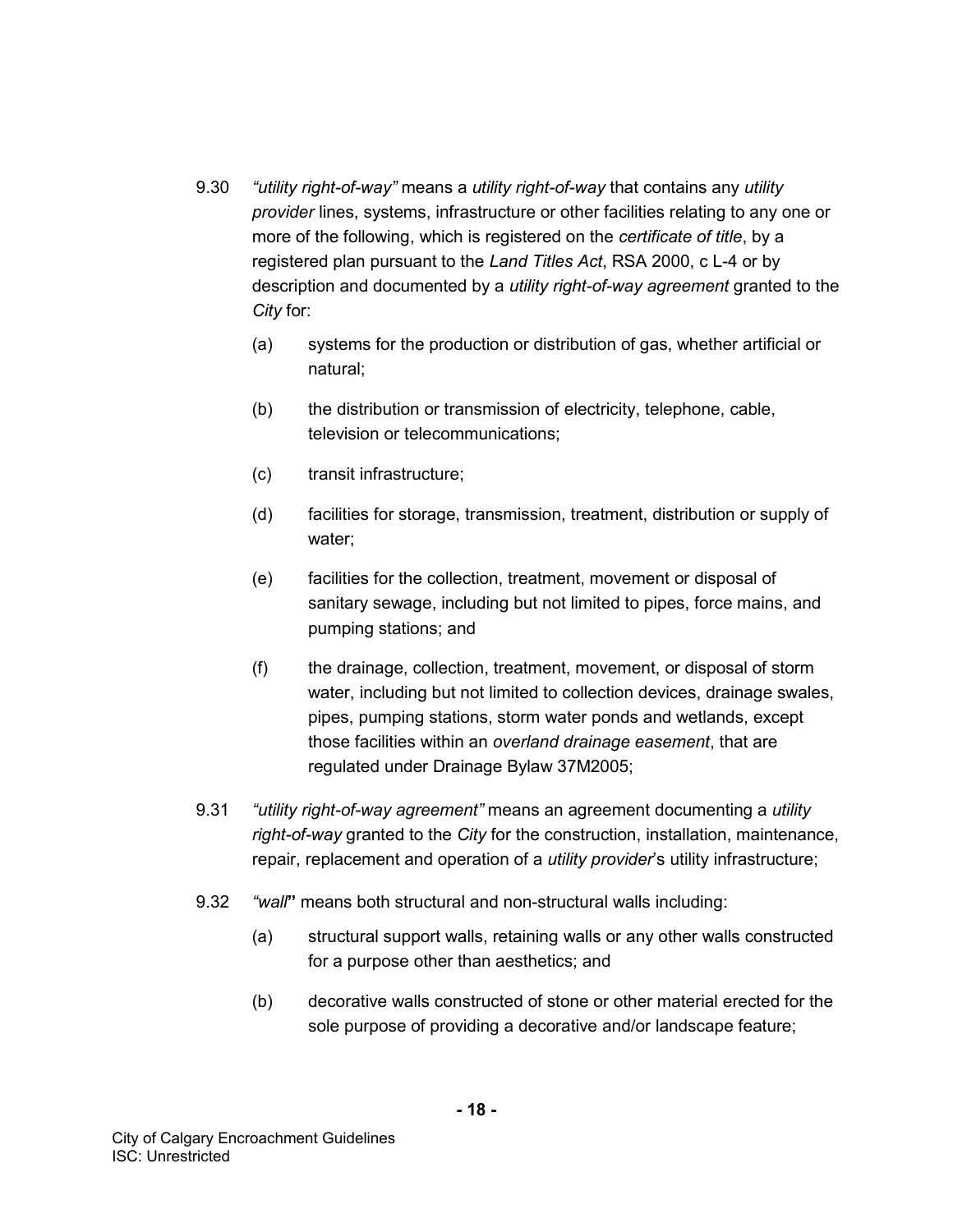- 9.33 *"written authorization"* means an authorization provided in writing to approve an *encroachment* made by either:
	- (a) the *Manager, Land & Asset Management* for *encroachments* onto *City-owned land*, *streets* or *easements*; or
	- (b) the *Director, Calgary Parks* for *encroachments* onto a *park*;

and includes, but is not limited to, an *encroachment agreement*, *encroachment consent letter*, or a stamped Real Property Report.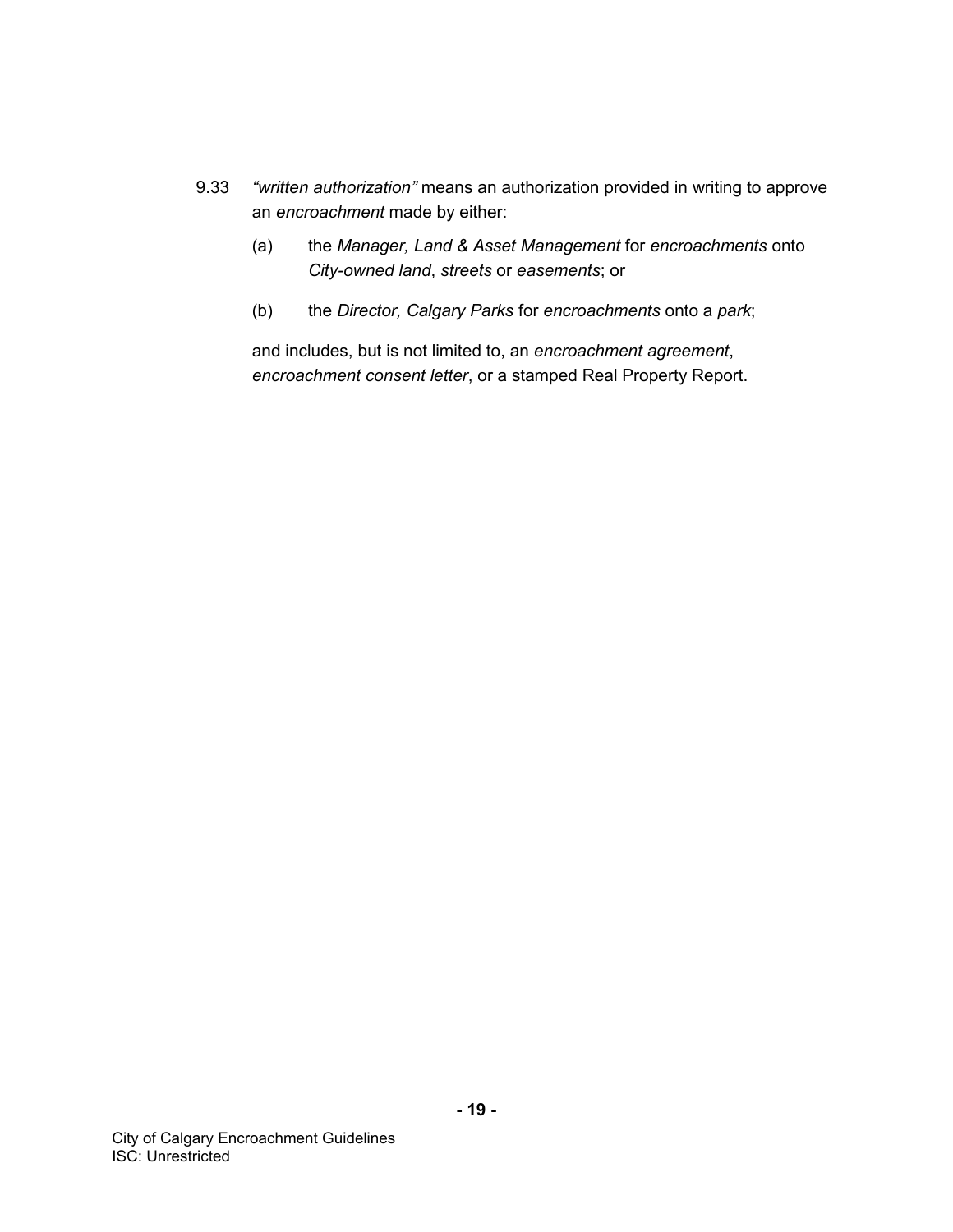# **Schedule "A"**

# **1.0 Encroachments into a street (Real Estate & Development Services encroachment consent letter process):**

- 1.1 Structures which provide direct access to a dwelling, including:
	- (a) Front *driveway*s of any material leading to a garage;
	- (b) Sidewalks to a maximum width of 2.0 metres;
	- (c) Special needs access ramps, elevators, fire escapes, or similar; and
	- (d) Steps to a maximum width of 2.0 metres which provide access to a residential dwelling excluding secondary suites and excluding *wall*s or landscape features that are in the opinion of the *City* considered to be features not directly benefiting the access.
- 1.2 *Driveway*s, including *driveway apron*s, which access lanes:
	- (a) Which are constructed of asphalt, gravel, or shale;
	- (b) Which are constructed of concrete or other like material and which encroach not more than 0.34 metres into a gravel lane; and
	- (c) Which are hard surfaced and which encroach into a hard surfaced (asphalt or concrete) lane.
- 1.3 *Fence*s:
	- (a) Encroaching not more than 0.34 metres where the *fence* creates an enclosure;
	- (b) Encroaching to the back of the sidewalk or to 1.0 metres from the back of the curb or 1.5m from the lip-of-gutter (if there is no sidewalk) where the *fence* is a linear projection of a *fence* on the *owner*'s property EXCEPT where adjacent to a *street*; and
	- (c) Developer fences required under development agreements.
- 1.4 Portable sheds:
	- (a) Under 10.0 square metres (107.6 square feet); and
	- (b) Encroaching not more than 0.34 metres including any eaves.
- 1.5 *Wall*s:
	- (a) Not more than 0.24 metres in height and where not located adjacent to above ground *utility provider* surface facilities.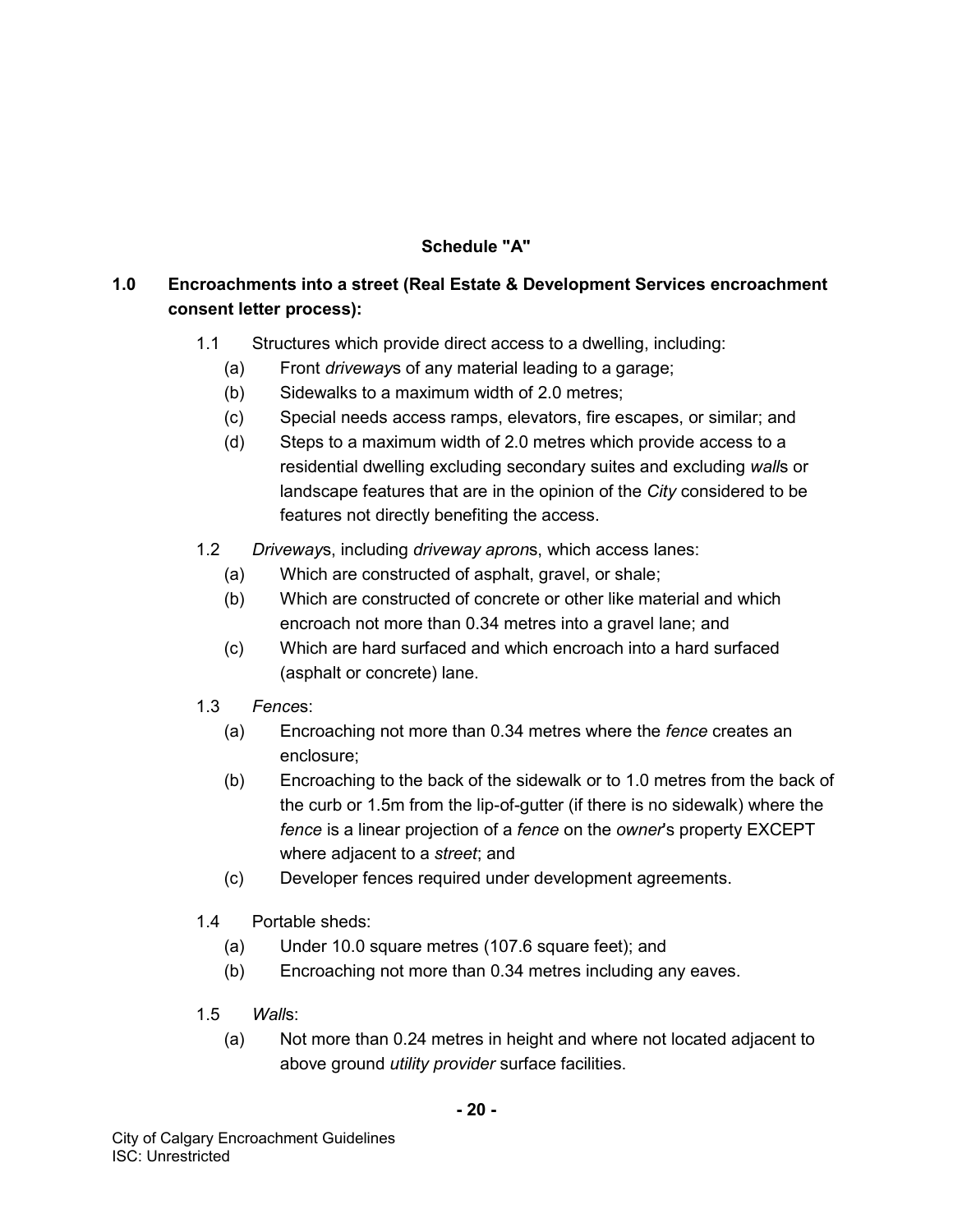- 1.6 Non-permanent surface improvements including:
	- (a) Moveable planters including any movable border material (i.e. plastic, concrete, timber sections under 0.24 metres in height);
	- (b) Surface level rocks not more than 0.24 metres in height; and
	- (c) Interlocking brick or asphalt.
- 1.7 Eaves, window wells and cantilevers:
	- (a) Encroaching by less than or equal to 0.14m into a *street*.
- 1.8 Any *encroachment* constructed for valid municipal purposes by the *City* or its agents (i.e. bollards, sound barriers, *developer fence*s, subdivision entrance *sign*s, guard rails, or similar structures).
- 1.9 Unless otherwise specified in Schedule "A", non-permanent structures (no footings or foundations) that encroach by less than or equal to 0.34 metres into a *street*.

# **2.0 Encroachments into a utility right-of-way (Real Estate & Development Services encroachment consent letter process):**

- 2.1 Structures which provide direct access to a dwelling, including:
	- (a) *Driveway*s of any material, including *driveway apron*s, leading to a garage, which cross over any *utility right-of-way* and do not run parallel to it;
	- (b) Sidewalks to a maximum width of 2.0 metres;
	- (c) Special needs access ramps, elevators, fire escapes, or similar;
	- (d) Steps to a maximum of width of 2.0 metres which provide access to a residential dwelling excluding secondary suites and excluding *wall*s or landscape structures that are in the opinion of the *City* considered to be features not directly benefitting the access; and
	- (e) Self-supporting steps over a *utility right-of-way* which provide access to a building.
- 2.2 *Fence*s:
	- (a) Encroaching not more than 0.34 metres where the *fence* creates an enclosure;
	- (b) Encroaching to the back of the sidewalk or 1.0 metres from the back of the curb or 1.5m from the lip-of-gutter (if there is no sidewalk)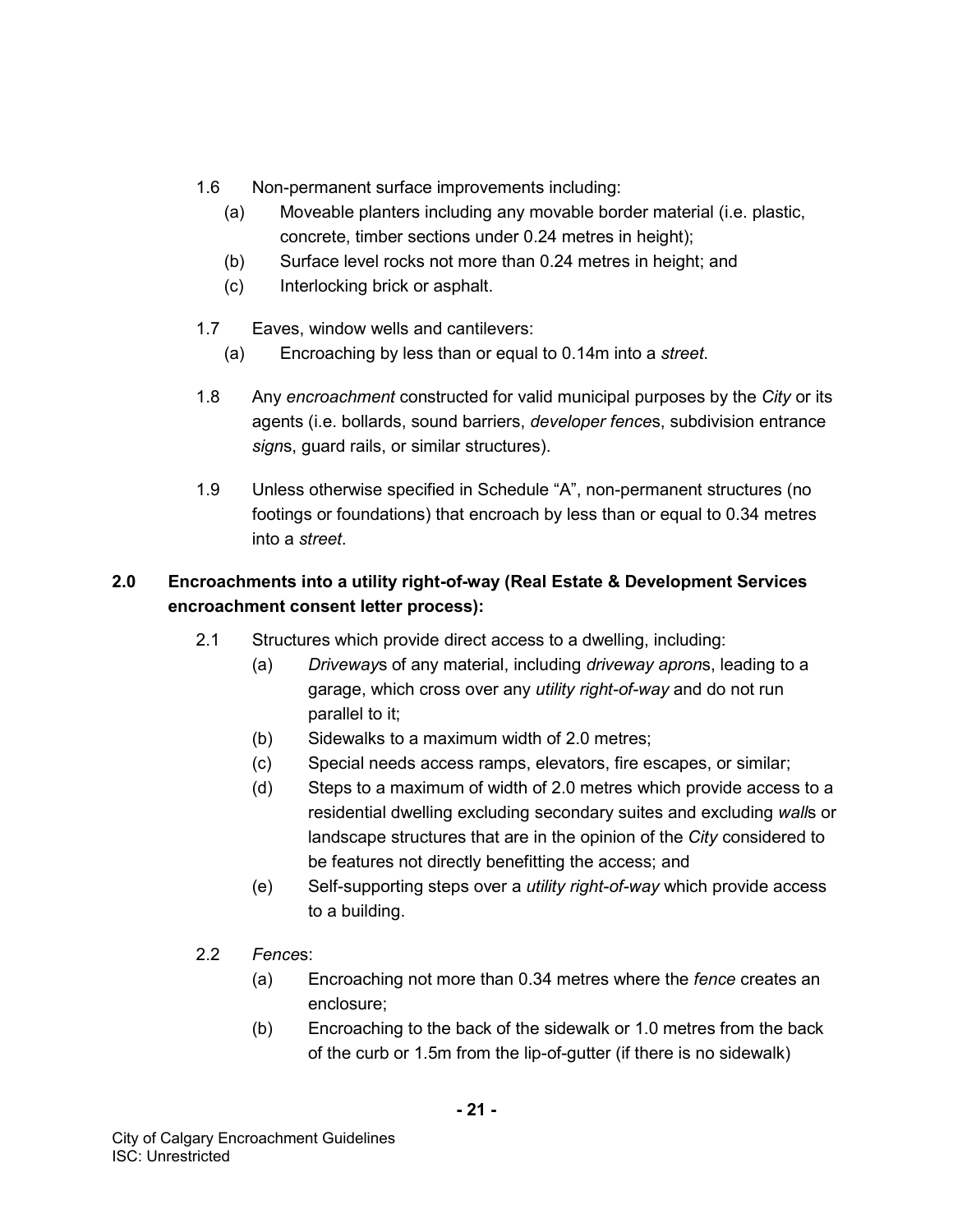where the *fence* is a linear projection of a *fence* on the *owner*'s property EXCEPT where adjacent to a *street*; and

- (c) Developer fences required under development agreements.
- 2.3 Portable sheds:
	- (a) Under 10.0 square metres (107.6 square feet).
- 2.4 *Wall*s:
	- (a) Not more than 0.24 metres in height and where not located adjacent to above ground *utility provider* surface facilities.
- 2.5 Non-permanent surface improvements including:
	- (a) Moveable planters including any moveable border material (i.e. plastic, concrete, timber sections not more than 0.24 metres in height);
	- (b) Surface levels rocks not more than 0.24 metres in height; and
	- (c) Interlocking bricks.
- 2.6 Eaves, window wells and cantilevers:
	- (a) Encroaching by less than or equal to 0.14 metres into a *utility right-ofway*.
- 2.7 Any *encroachment* constructed for valid municipal purposes by the *City* or its agents (i.e. bollards, sound barriers, *developer fence*s, subdivision entrance *sign*s, guard rails, or similar structures).
- 2.8 Unless otherwise specified in Schedule "A", non-permanent structures (no footings or foundations) that encroach by less than or equal to 0.15 metres into a *utility right-of-way* that is 2.4 metres or less in width.
- 2.9 Unless otherwise specified in Schedule "A", non-permanent structures (no footings or foundations) that encroach by less than or equal to 0.34 metres into a *utility right-of-way* that is 3.5 metres or greater in width.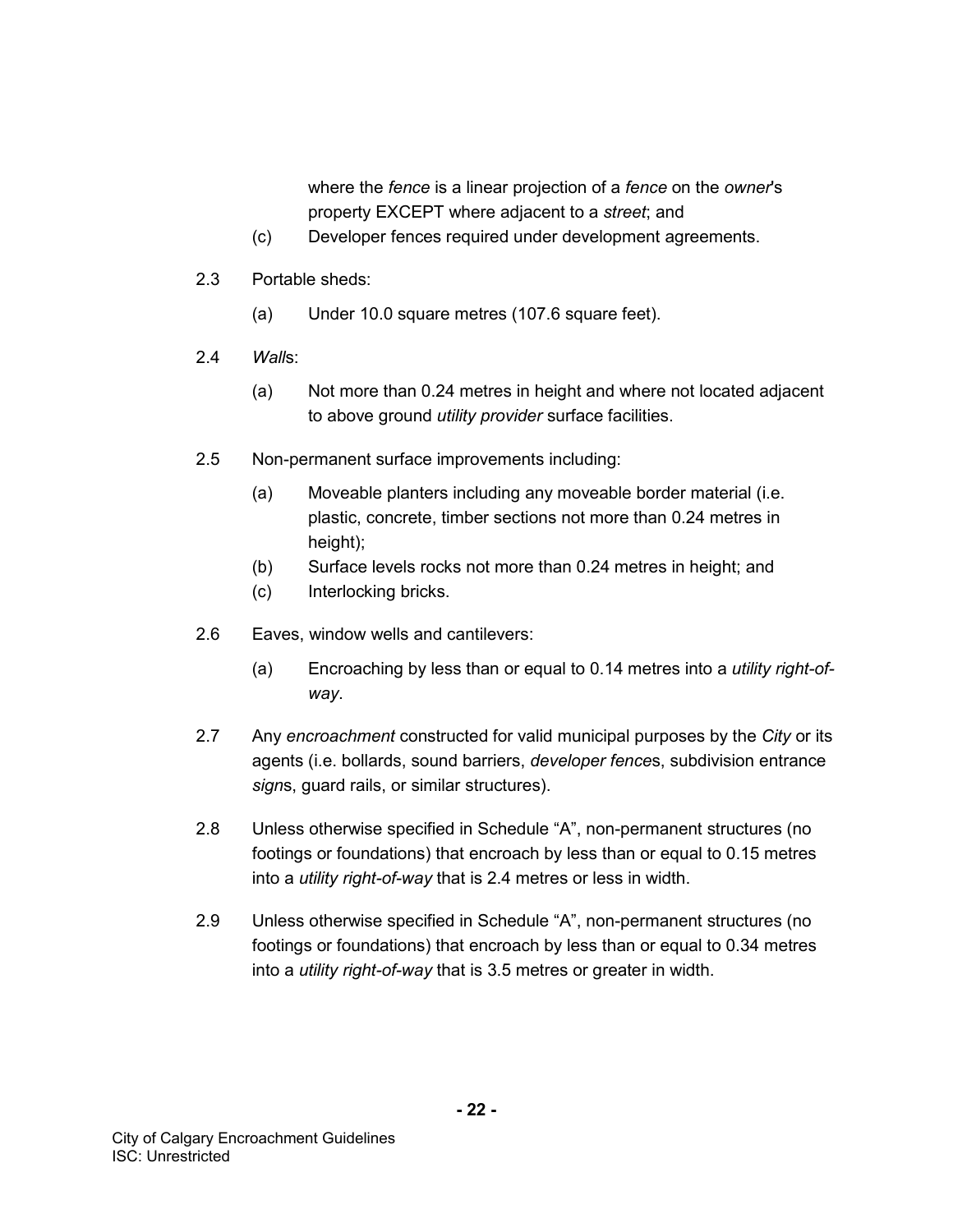### **Schedule "B"**

# **1.0 Encroachments into a street or utility right-of-way (non-circulation process), encroachment agreement required:**

- 1.1 Residential footings for buildings or structures encroaching not more than 0.34 metres into a *utility right-of-way*, wherein the building or structure is not encroaching, will be accepted;
- 1.2 Where the building or structure does not encroach, residential building eaves encroaching not more than 0.64 metres into a *utility right-of-way* above a height of 2.4 metres above grade will be authorized, except where adjacent to or located on lands with an overhead electrical line requiring minimum clearance; and
- 1.3 Where an *encroachment* is created by an *owner* granting land to the *City* for *street* (i.e. a Dedication Agreement where an existing *encroachment* is allowed to remain), the *City* shall without charge permit an *encroachment agreement* to be entered into with the *owner*, the removal period to be negotiated as part of the purchase or dedication.

**- 23 -**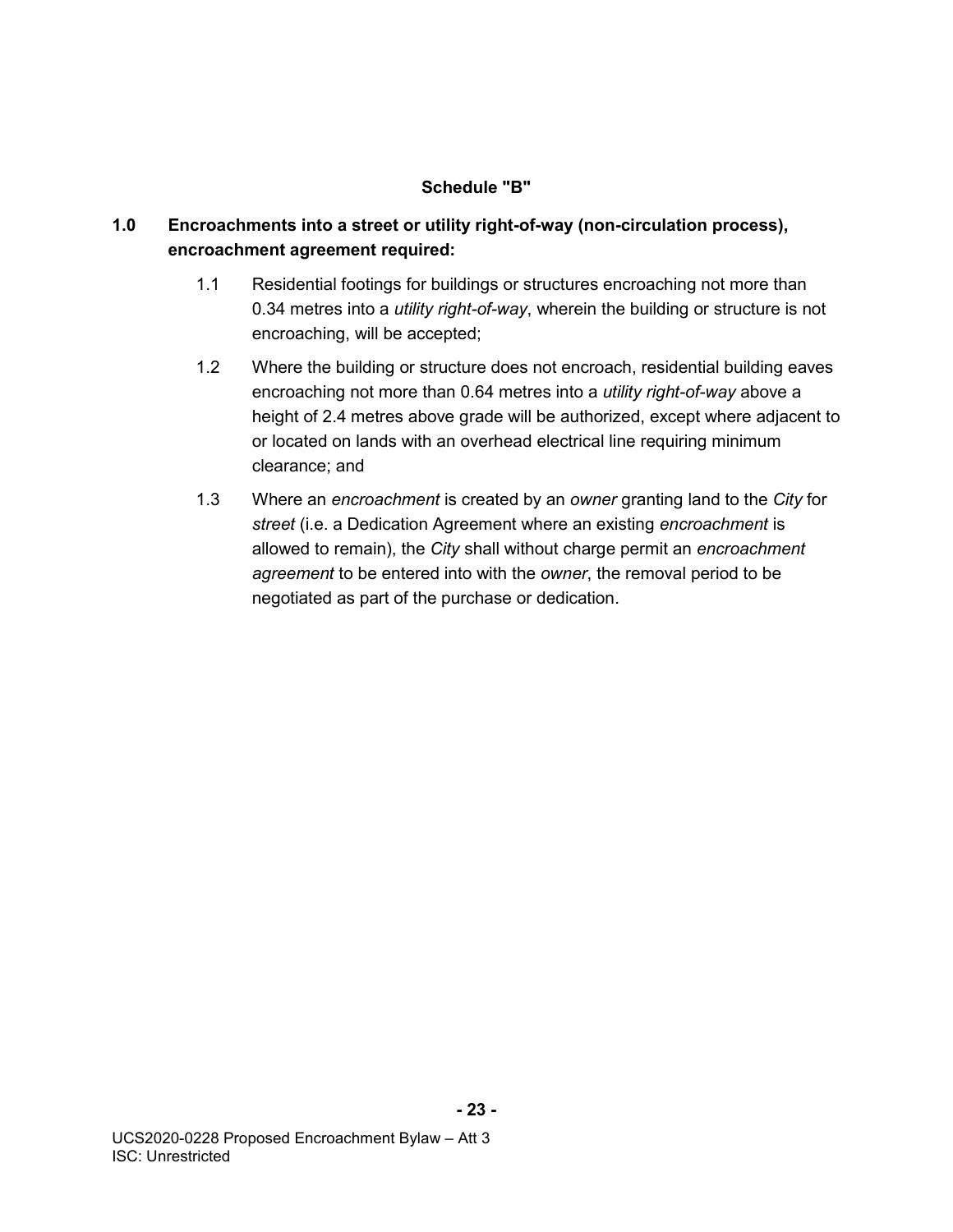## **Schedule "C"**

### **Real Estate & Development Services Process**

#### **1.0 Applications**

Applications for *encroachment agreement*s will be made to Real Estate & Development Service. If within:

- (a) the guidelines set out in Schedule "A", the *owner* will be issued an *encroachment consent letter* and pay the applicable Schedule "A" *encroachment* fee.
- (b) the guidelines set out in Schedule "B", the *owner* will be asked to provide:
	- (1) a completed [Application Form;](https://www.calgary.ca/realestate/Documents/REDS/Encroachment-Agreement-Application-Form.pdf)
	- (2) an original copy of a Real Property Report with Certificate of Compliance or Development Permit Stamp detailing the property and the extent of the *encroachment*;
	- (3) a current copy of the *certificate of title* to the *owner*'s property;
	- (4) photographs of the *encroachment* sent via email to *[Encroachment](mailto:Encroachments@calgary.ca)*s@calgary.ca; and
	- (5) payment of application and *encroachment* fees by cheque, money order, bank draft or [online payment.](https://cityonline.calgary.ca/Pages/Product.aspx?cat=CITYonlineDefault&id=0001-11142-14640-00001-P)

Upon receipt of items 1 through 5 an agreement will be issued for execution by the *owner*.

If NOT within the guidelines set out in Schedules "A" or "B", and not identified within these Guidelines as not permitted, a circulation will be done to determine the acceptability of the *encroachment* (the *owner* will be required to provide items 1 through 5 as above). If acceptable the appropriate agreement will be issued. If unacceptable the *owner* will be required to remove the *encroachment*.